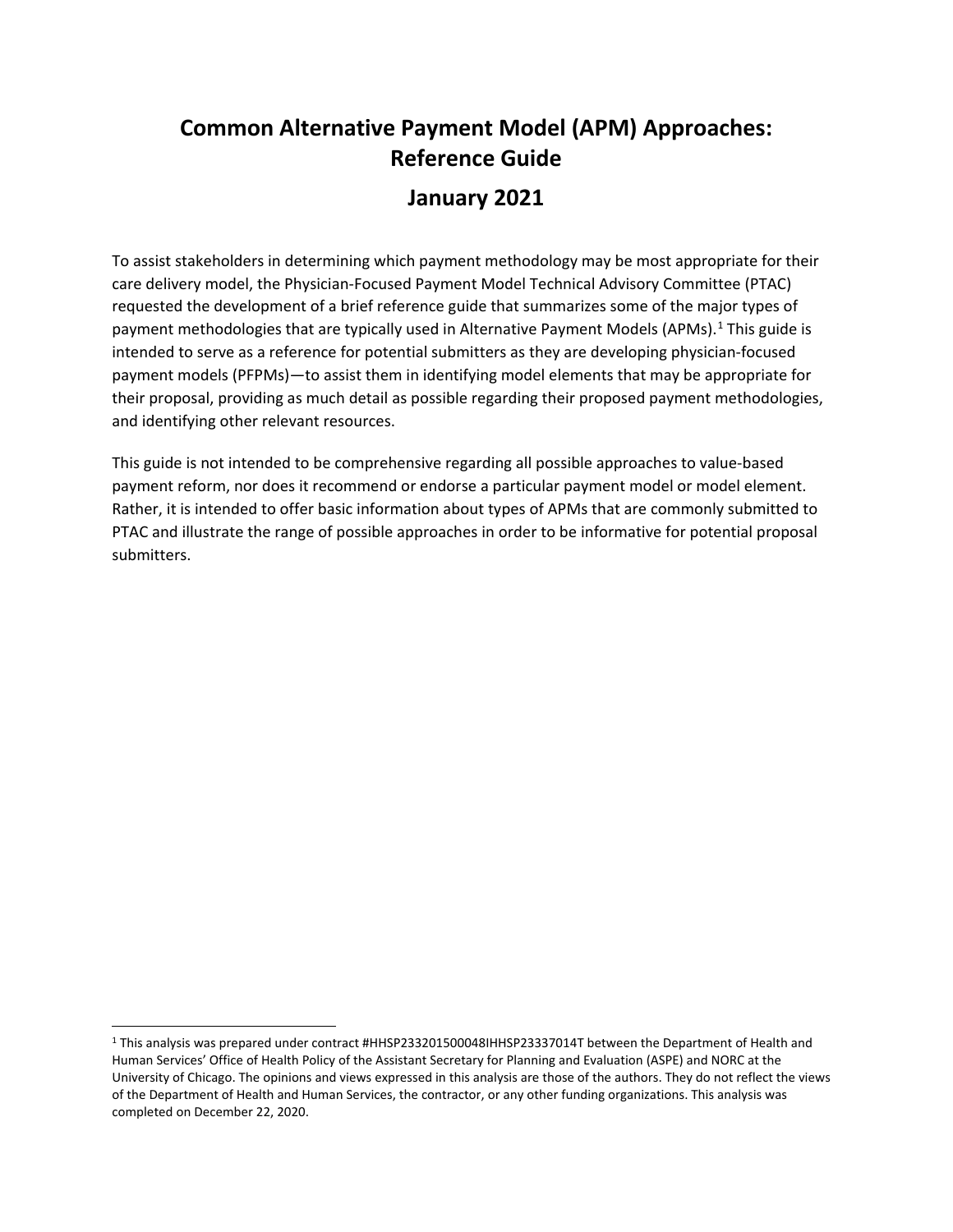## **Table of Contents**

| Additional Considerations When Developing an Alternative Payment Model  15 |  |
|----------------------------------------------------------------------------|--|
|                                                                            |  |
| Appendix B: Models and Proposed Models Cited In This Reference Guide  20   |  |
|                                                                            |  |
|                                                                            |  |
|                                                                            |  |

The following members of the Physician-Focused Payment Model Technical and Logistical Support Contract Team prepared this guide:

Adele Shartzer, Ph.D. Robert A. Berenson, M.D. Stephen Zuckerman, Ph.D.

The Urban Institute Health Policy Center

Kelly Devers, Ph.D. Adil Moiduddin, M.P.P

NORC at the University of Chicago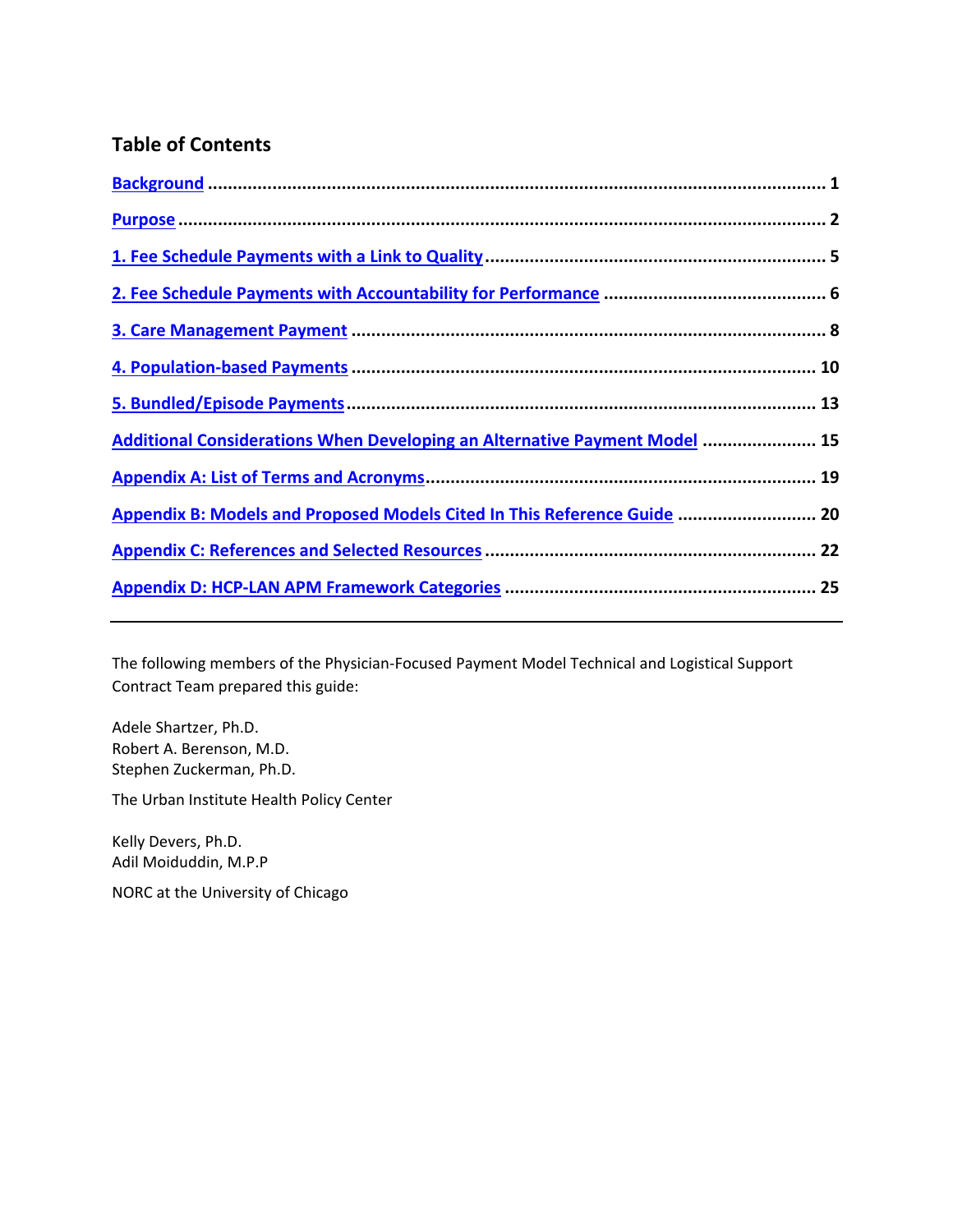## <span id="page-2-0"></span>**Background**

 $\overline{a}$ 

The Physician-Focused Payment Model Technical Advisory Committee (PTAC) was created by The Medicare Access and CHIP Reauthorization Act of 2015 (MACRA) which was enacted, in part, to improve how the federal Medicare program pays physicians for the care they provide to Medicare beneficiaries. MACRA also authorized the creation of Medicare Alternative Payment Models (APMs) focused on care for Medicare fee-for-service (FFS) beneficiaries and specifically encouraged the development of certain types of APMs referred to as physician-focused payment models (PFPMs). An APM is a payment approach that gives added incentive payments to provide high-quality and cost-efficient care.<sup>[2](#page-2-1)</sup> MACRA also authorizes payment of a bonus to providers who participate in APMs that have more than nominal risk, which CMS has defined as Advanced APMs (AAPMs) that meet several criteria which have been defined through rulemaking.

PFPMs are APMs in which Medicare is a payer and eligible clinicians<sup>[3](#page-2-2)</sup> play a core role in implementing the payment methodology. PFPMs target the quality and costs of services that eligible professionals participating in the APM provide, order, or can significantly influence. In addition to providing financial incentives to provide high-quality, cost-efficient care, PFPMs may also choose to meet more rigorous criteria that would enable them to also qualify as an AAPM, but they are not required to do so. An AAPM is required to meet additional requirements, especially with respect to risk sharing: AAPMs must bear significant financial risk, either downside risk or penalties.<sup>[4](#page-2-3)</sup> Clinicians who participate in an AAPM are excluded from participation in the Merit-based Incentive Payment System (MIPS), as are clinicians who do not meet MIPS eligibility criteria.

PTAC makes comments and recommendations to the Secretary of the Department of Health and Human Services (the Secretary, HHS) on proposals for PFPMs that are submitted by individuals and stakeholders. PTAC's *Proposal Submission Instructions*, available on the Assistant Secretary for Planning and Evaluation (ASPE) [PTAC website](https://aspe.hhs.gov/ptac-physician-focused-payment-model-technical-advisory-committee) describe how individuals and stakeholder entities may submit proposals for new PFPMs to PTAC and provide information on how PTAC evaluates proposals.

<span id="page-2-1"></span><sup>&</sup>lt;sup>2</sup> Centers for Medicare & Medicaid Services (CMS), "APM Overview," [https://qpp.cms.gov/apms/overview.](https://qpp.cms.gov/apms/overview) (accessed June 26, 2020)

<span id="page-2-2"></span> $3$  Eligible professionals are defined in section  $1848(k)(3)(B)$  of the Social Security Act. In this report, we use "providers" broadly to include all those clinicians (both physicians and non-physician practitioners), hospitals, and others involved in patient care who would participate in an APM.

<span id="page-2-3"></span><sup>4</sup> CMS defines significant ("more than nominal") financial risk in regulations as at least 8 percent of the average estimated total Medicare Parts A and B revenues of all providers and suppliers participating in the APM Entity, or 3 percent of the expected expenditures for which the APM Entity is responsible under the AAPM. For additional information on AAPM requirements, see CMS Quality Payment Program, "Advanced Alternative Payment Models," [\(https://qpp.cms.gov/apms/advanced](https://qpp.cms.gov/apms/advanced-apms#:%7E:text=UpdatedTo%20become%20a%20QP,the%20determination%20periods%20)[apms#:~:text=UpdatedTo%20become%20a%20QP,the%20determination%20periods%20\)](https://qpp.cms.gov/apms/advanced-apms#:%7E:text=UpdatedTo%20become%20a%20QP,the%20determination%20periods%20).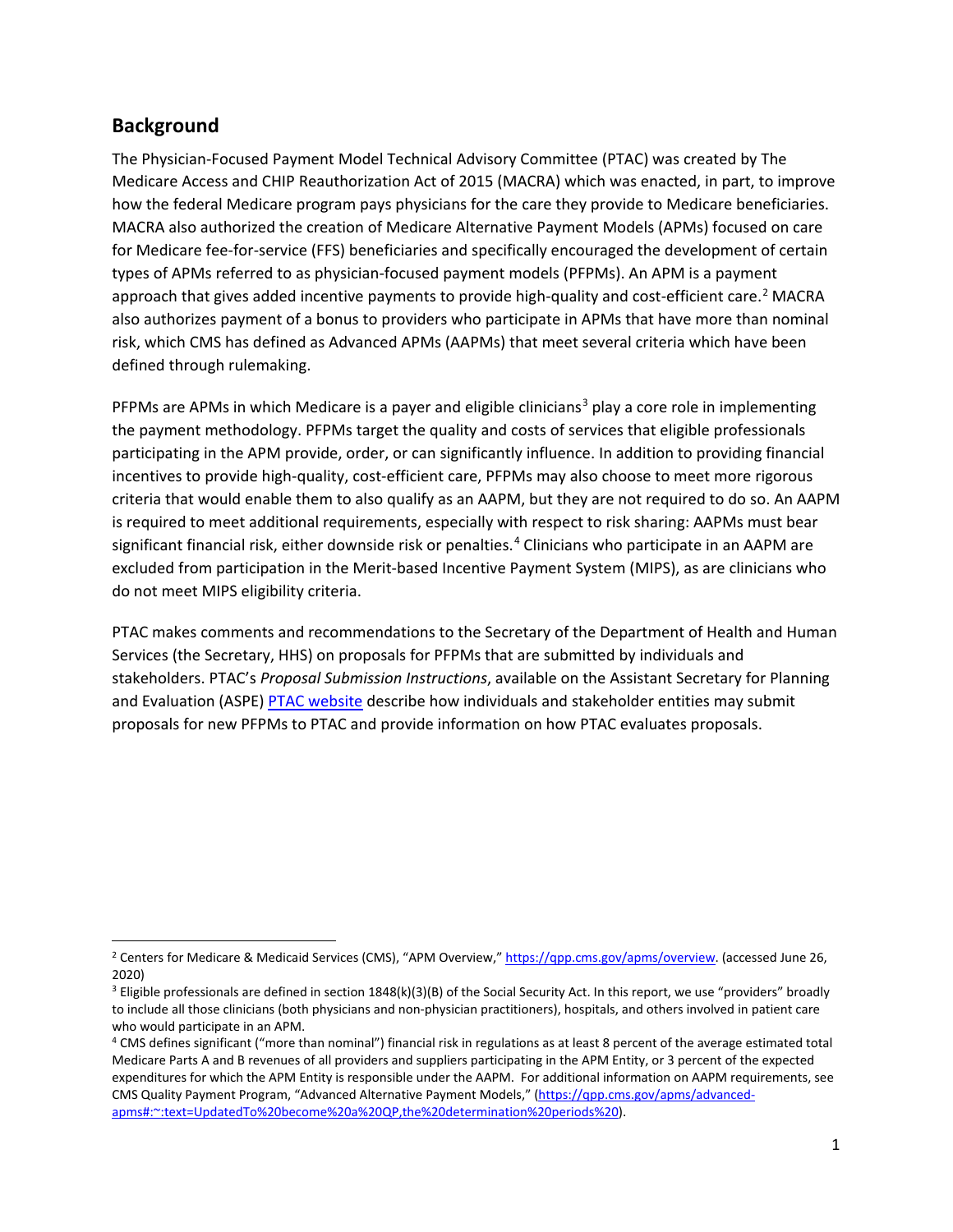## <span id="page-3-0"></span>**Purpose**

l

PTAC developed this brief reference guide for potential proposal submitters to provide an overview of the major types of APMs that are used, important variations in APM features, and additional factors to consider. This guide is intended to assist potential proposal submitters who are developing proposed PFPMs, to:

- Identify an APM or model elements that could be an appropriate fit for an innovative care delivery idea
- Better describe key aspects of the proposed APM methodology
- Find resources for additional information about the major types of APMs that are currently being used

This guide does not provide a comprehensive review of all possible approaches to value-based payment that could be used in a PFPM; instead, it focuses on types of APMs that are commonly proposed, in order to be informative for submitters. Other groups have also proposed classification systems and resources for APMs that may be useful for submitters,<sup>[5](#page-3-1)</sup> for example, Appendix C includes select references and Appendix D includes the Health Care Payment Learning & Action Network (HCP-LAN) framework used by the Center for Medicare & Medicaid Innovation (CMMI).<sup>[6](#page-3-2)</sup> This guide's summary table (Exhibit 1) crosswalks the five categories that are used in this guide with the HCP-LAN categories. In addition, this guide is intended to be informational in nature. The examples that are described in this guide are only intended to illustrate how other payers and proposal submitters have incorporated a given payment approach and do not represent endorsements of the model, proposed model, or model component that is described. Further, while this guide may be helpful for individuals or stakeholders who intend to submit a proposal for PTAC review, using one of the APM approaches described in this document does not ensure a specific outcome from PTAC review. As discussed in PTAC's *Proposal Submission Instructions*, PTAC will use the information submitted in the proposal, as well as additional information obtained during the review process, to determine whether a proposed PFPM meets the Secretary's criteria.

Potential submitters should note that the evidence base for APMs is limited and evolving in some areas of payment methodology. For this reason, submitters may benefit from drawing on available evidence and knowledge of the strengths and weaknesses of previous models to propose new or improved PFPMs. For example, potential submitters are encouraged to review PTAC's Reports to the Secretary and the Secretary's Responses for more in-depth discussion of the results of their review of the strengths and weaknesses related to the PTAC proposals that are discussed in this reference guide.<sup>[7](#page-3-3)</sup> In addition,

<span id="page-3-1"></span><sup>&</sup>lt;sup>5</sup> MedPAC uses three categories to classify AAPMs, population-based payment models, episode-based payment models, and advanced primary care payment models. See slides from MedPAC's October 2020 public meeting, available online at [http://medpac.gov/docs/default-source/meeting-materials/a\\_apm\\_medpac\\_oct2020.pdf?sfvrsn=0.](http://medpac.gov/docs/default-source/meeting-materials/a_apm_medpac_oct2020.pdf?sfvrsn=0)

<span id="page-3-2"></span><sup>&</sup>lt;sup>6</sup> The purpose of the HCP-LAN APM framework was to provide a roadmap to measure progress toward payment reform as well as establish a common nomenclature and a shared set of conventions that can facilitate discussions among stakeholders and expedite the generation of an evidence base for evaluating the capabilities and results of APMs.

<span id="page-3-3"></span> $7$  The PTAC Reports to the Secretary and Secretary's Responses are available at the PTAC website,

[https://aspe.hhs.gov/proposal-submissions-physician-focused-payment-model-technical-advisory-committee.](https://aspe.hhs.gov/proposal-submissions-physician-focused-payment-model-technical-advisory-committee)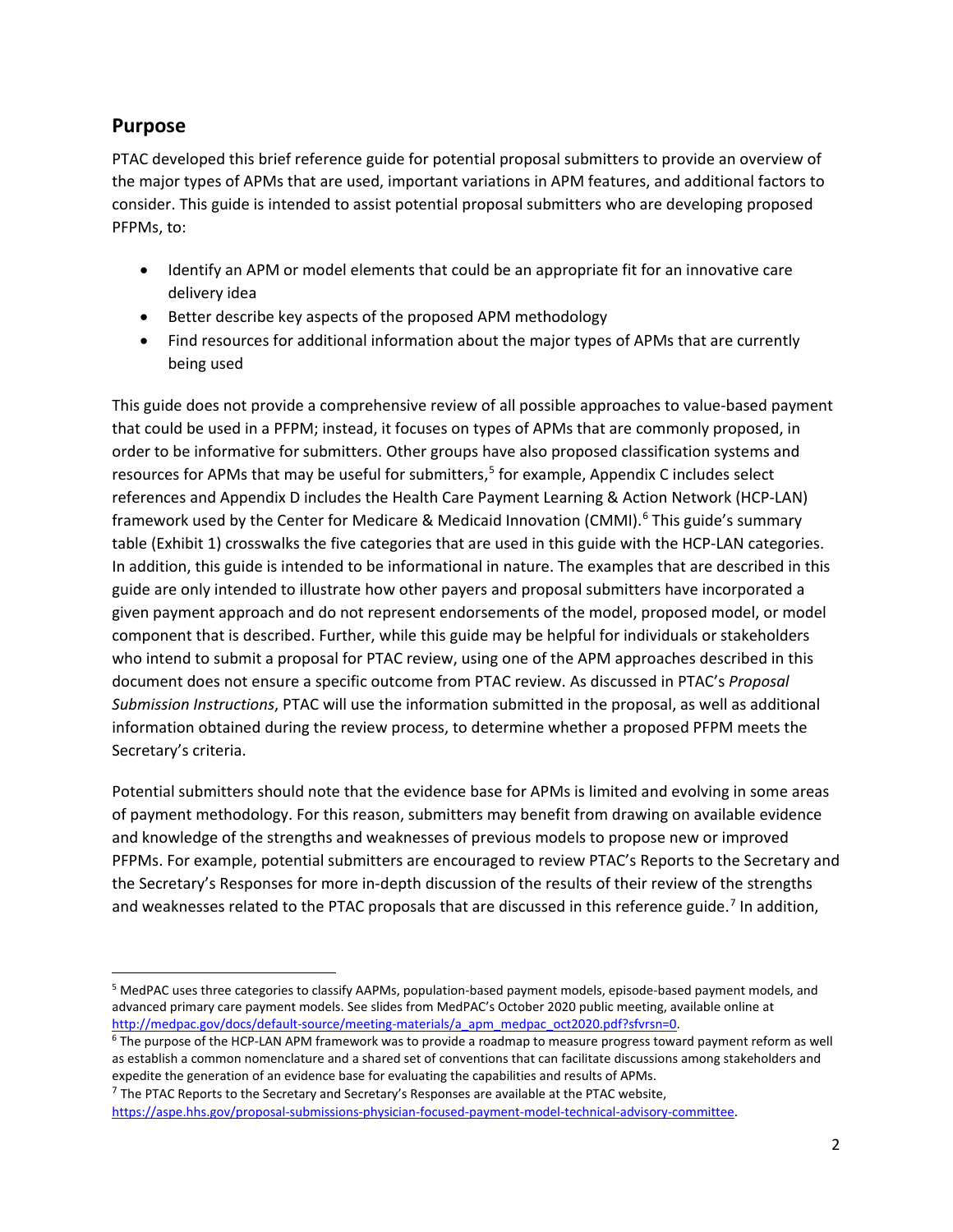potential submitters may want to use evidence from existing CMMI models and propose ways to build on their strengths and weaknesses.

*Organization of the Reference Guide.* Exhibit 1 provides an overview of the major types of APM approaches and identifies some examples of CMMI models and of proposed models that have been deliberated and voted on by PTAC that use the payment approach. The following sections provide additional information about key features of the major types of APMs and how these features have been used in selected CMMI models and PTAC proposed models. This guide concludes with a list of considerations that may be useful to guide potential submitters as they develop an APM, together with a list of terms and acronyms, a list of models that are cited in this guide, and a set of additional references and selected resources.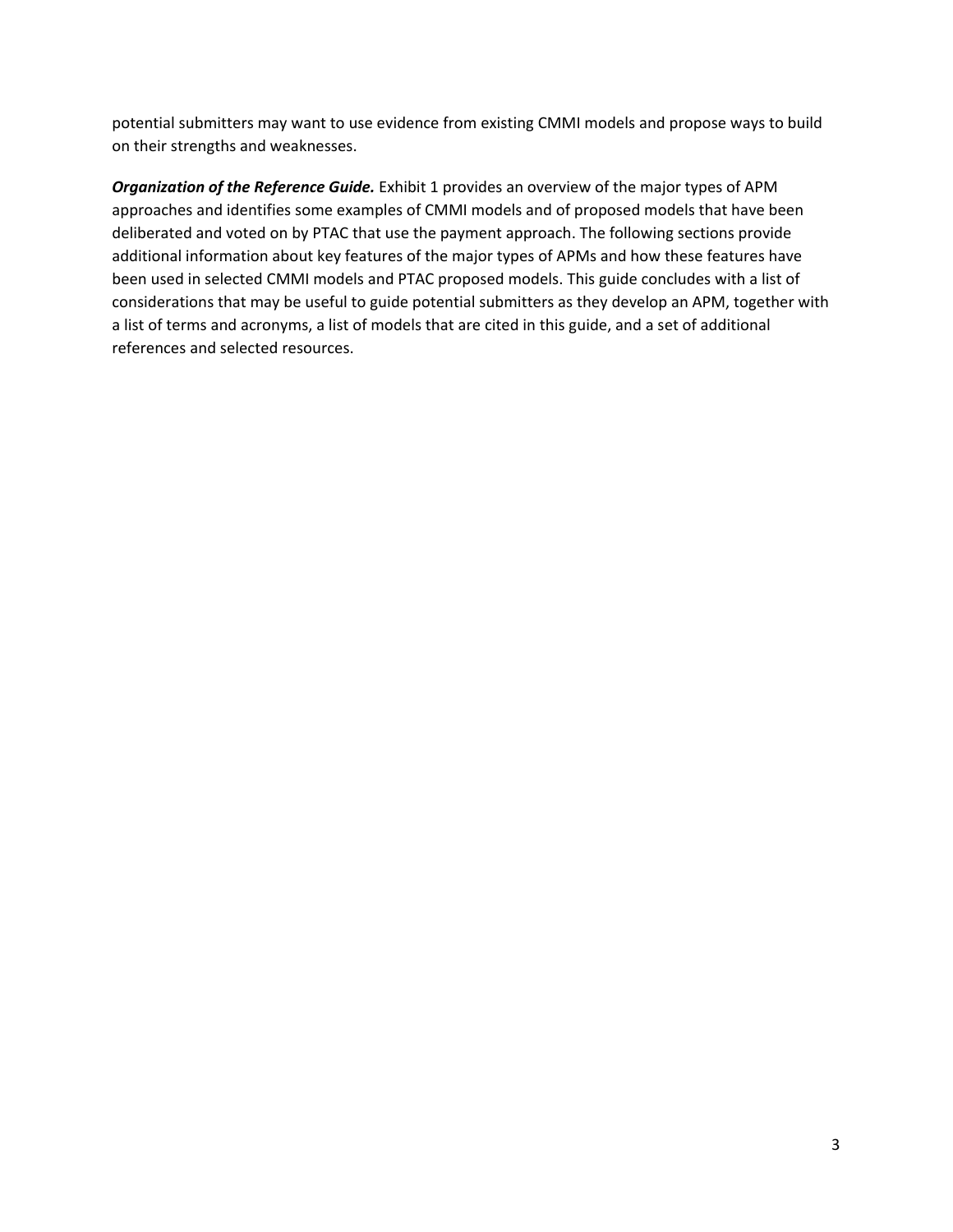| <b>Payment Model</b>                                                  | <b>Description</b>                                                                                                                                                                                                                                                                                                                                                                                                                                                                       | <b>Examples</b><br><b>of</b><br><b>CMS/CMMI</b><br>Models*      | <b>Examples of</b><br>Proposed<br><b>Models Voted</b><br>on By PTAC* | <b>HCP-LAN</b><br><b>Category</b> |
|-----------------------------------------------------------------------|------------------------------------------------------------------------------------------------------------------------------------------------------------------------------------------------------------------------------------------------------------------------------------------------------------------------------------------------------------------------------------------------------------------------------------------------------------------------------------------|-----------------------------------------------------------------|----------------------------------------------------------------------|-----------------------------------|
| 1. Fee Schedule<br>Payments with a<br>Link to Quality                 | Medicare Physician Fee Schedule (MPFS)<br>payments with additional payments (or penalties)<br>based on clinicians' meeting certain quality<br>objectives                                                                                                                                                                                                                                                                                                                                 | <b>HRRP</b>                                                     | Upstream                                                             | 2B and 2C                         |
| 2. Fee Schedule<br>Payments with<br>Accountability<br>for Performance | MPFS payments for clinicians affiliated with an<br>APM entity, often involving multiple specialties or<br>practices, that bears accountability for<br>performance, including spending, utilization,<br>quality, patient experience, or other performance<br>metrics                                                                                                                                                                                                                      | <b>MSSP</b>                                                     | <b>ACEP</b><br><b>RPA</b>                                            | 3A and<br>3B                      |
| 3. Care<br>Management<br>Payment                                      | Per beneficiary per month payments for care<br>management, coordination, or other non-visit<br>functions made in addition to standard FFS. The<br>care management fee may be risk-adjusted to<br>account for complexity of a specific population's<br>care needs.                                                                                                                                                                                                                        | CPC<br><b>MAPCP</b><br>CPC+<br><b>OCM</b>                       | IGG/SonarMD<br>Avera Health<br>UChicago                              | 2A and<br>3A                      |
| 4. Population-<br>based Payments                                      | Providers/entities receive fixed, prospective<br>payments for mix and volume of defined activities<br>for a specific population. Capitation may be total<br>or partial, with partial excluding certain services<br>from the capitated payment and separately<br>paying for those services under a different<br>mechanism. Can also include capitation-like<br>payments covering a range of providers operating<br>under a common governance structure. Payments<br>may be risk-adjusted. | <b>PCF</b><br><b>DC</b><br>CPC+ (Track   AAHPM<br>2)<br>NGACO** | Dr. Antonucci<br>AAFP<br>C-TAC                                       | 4A, 4B,<br>and 4C                 |
| 5. Bundled /<br>Episode<br>Payments                                   | Provides a fixed payment to an APM entity to<br>cover a complete set of related services for a<br>clinical episode. A clinical episode can be defined<br>by a health condition or medical intervention that<br>may be delivered by a single provider (e.g.,<br>oncology practice) or multiple providers (e.g.,<br>oncology practice and hospital outpatient                                                                                                                              | <b>BPCI</b><br>Advanced<br><b>OCM</b><br><b>CJR</b>             | <b>Mount Sinai</b><br>HMH/Cota<br><b>ACS-Brandeis</b>                | 3A and<br>3B<br>4A                |

#### **Exhibit 1. Overview of the Major Types of Alternative Payment Model Approaches**

Notes: Models are categorized according to the predominant payment feature. Many models combine elements. Evaluation results from the CMMI models can be accessed online at [https://innovation.cms.gov/data-and-reports.](https://innovation.cms.gov/data-and-reports) The HCP-LAN framework categories are shown in Appendix D, and more information is available in the HCP-LAN APM Framework, accessible online at [https://hcp-lan.org/apm-refresh-white-paper/.](https://hcp-lan.org/apm-refresh-white-paper/) \*The full names of models referenced in this table and elsewhere in the reference guide are listed in Appendix B. Appendix C provides information on how to access additional information about the CMMI models, as well as the Reports to the Secretary and Secretary's Responses related to the

department or cancer center).

PTAC models.\*\* In NGACO, the population-based payments and all-inclusive population based payments provide capitation-like up-front monthly payments for anticipated FFS spending.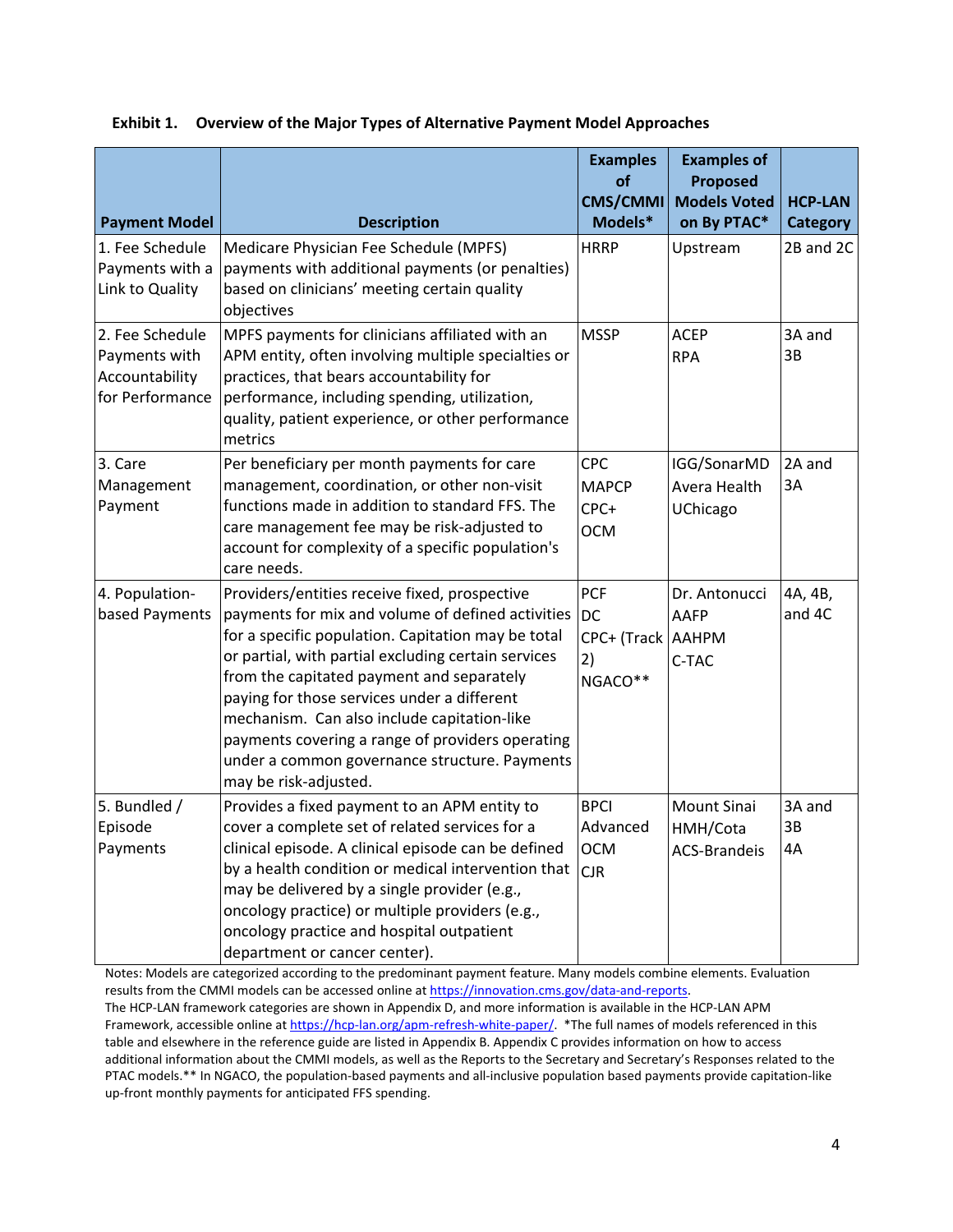## <span id="page-6-0"></span>**1. Fee Schedule Payments with a Link to Quality**

**Key Features.** In the context of this reference guide, fee schedule payments with a link to quality is defined as an APM that includes Medicare fee schedule payments to health care practitioners coupled with financial incentives based on the ability of the provider or provider organization to meet certain performance standards. These performance standards can address a range of measures including quality, utilization, appropriateness of care, patient experience, patient safety, and others. These performance-based incentive payments are intended to encourage providers to deliver higher-value care. These models, sometimes called "Pay for Performance" or "P4P", typically rely on FFS architecture and often include minimal payment adjustments based on performance, in contrast to other models (see Category 2) that also utilize FFS payments but incorporate greater accountability in the form of risk and potential reward for providers in pursuing value-based care. In this approach, the individual clinician or practice generally operates as the APM entity, and Medicare assesses bonuses or penalties based on that practice's performance.

Because this APM approach continues MPFS billing and payments for service delivery, the models vary primarily in the range of quality measures included and how they are linked to payment, such as:

- *The definition of the performance period.* Models may use time to define the performance period, such as performance during the calendar or fiscal year, or they may use an episode framework, which would assess performance on utilization, cost, or quality measures during the period defined by a clinical intervention or the treatment of a particular health condition.
- *Bonuses versus penalties.* The link to quality can include rewards (either increases in payments for individual services or lump-sum bonus payments), penalties (such as reductions in payments for services), or both.
- *The level of bonus or penalty payment.* Models can vary the magnitude of the bonus or penalty, which adjusts the strength of the incentives that providers face. For example, models may propose a flat bonus or penalty payments, or scale the payment according to performance.
- *Basis of comparison.* Models may vary in whether they reward improvement in performance measures relative to a practice's historical performance, achievement of predetermined levels of performance (e.g., "80 percent patient satisfaction"), or comparison with other providers during the same performance period, and whether and how performance measures are adjusted for risk.
- *Prospective versus retrospective elements.* A bonus or penalty can be implemented retrospectively—in which a bonus is paid or a penalty is imposed at the end of a performance period—or prospectively—in which future payments to the provider are higher or lower based on performance in a prior period.

Some FFS models with a link to quality that have retrospective penalties avoid the need to collect penalties from providers ("clawbacks") by imposing a withhold on the provider's payments at the beginning of the performance year. A withhold is defined as a percentage of the payment that is held back subject to performance evaluation. A provider with good performance then receives both the withhold amount and a bonus payment, and a provider with poor performance forfeits all or some of the withhold amount.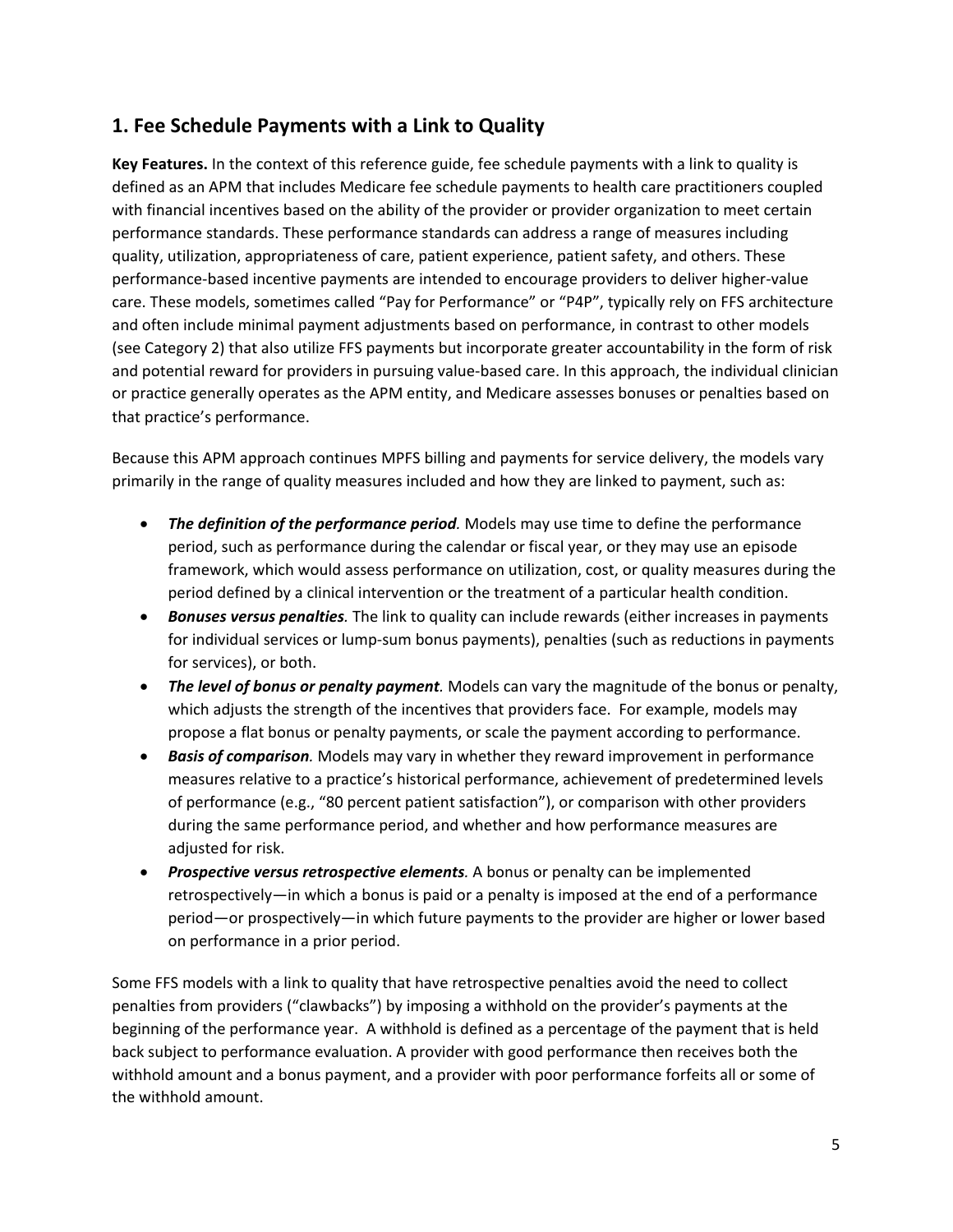**Examples of CMS Models.** The Medicare Hospital Readmission Reduction Program (HRRP) is a value-based purchasing program in Medicare that reduces payments to hospitals for excess readmissions.<sup>[8](#page-7-1)</sup> CMS currently includes six conditions or procedures in the HRRP: Acute Myocardial Infarction (AMI), Chronic Obstructive Pulmonary Disease (COPD), Heart Failure (HF), Pneumonia, Coronary Artery Bypass Graft (CABG) Surgery, and Elective Primary Total Hip Arthroplasty and/or Total Knee Arthroplasty (THA/TKA). For these six conditions, CMS assesses the 30-day risk standardized unplanned readmissions during the hospital-specific three year performance period and adjusts all FFS base operating diagnostic-related group (DRG) payments during the payment year. The adjustment is capped at three percent.

**Examples of PTAC Models.** The model proposed by Upstream Rehabilitation<sup>[9](#page-7-2)</sup> sought to expand the role of physical and occupational therapists (PTs/OTs) in managing chronic wounds among Medicare beneficiaries. The submitters believed greater utilization of PTs/OTs could reduce Medicare spending, expand access to wound care for beneficiaries, particularly those in rural settings, and improve quality of care and promote faster wound healing. In the model, participating PTs/OTs would be reimbursed using the MPFS for the wound care and therapy services provided to patients who had qualifying wound and therapy diagnoses, with some fee schedule modifications to allow PTs/OTs to bill for advanced therapeutics and to exceed MPFS therapy caps. Participating providers would be held accountable for quality; the proposal required that participating PTs/OTs who did not demonstrate a clinical improvement in patients' functional status would be required to refund the full payment for that patient to CMS.

## <span id="page-7-0"></span>**2. Fee Schedule Payments with Accountability for Performance**

**Key Features.** Like the previous approach, this APM approach relies on MPFS payments coupled with performance-based financial incentives to encourage the delivery of high-value care. This APM approach is distinct in its focus on integrating care across settings, typically through an APM entity involving multiple practices or specialties, and its emphasis on accountability for spending as an element of performance. Accountable Care Organizations (ACOs, described below) are a well-known example of this approach. This APM approach incorporates greater risk and potential reward for providers in pursuing value-based care.

In addition to the variations in performance-based incentives mentioned in the previous category, FFSbased models with accountability for performance can vary regarding:

• *The extent to which quality measures are included.* While all models in this category include accountability for spending, the performance-based financial incentives can also incorporate

l

<span id="page-7-1"></span><sup>8</sup> CMS, Hospital Readmissions Reduction Program, [https://www.cms.gov/Medicare/Medicare-Fee-for-Service-](https://www.cms.gov/Medicare/Medicare-Fee-for-Service-Payment/AcuteInpatientPPS/Readmissions-Reduction-Program)[Payment/AcuteInpatientPPS/Readmissions-Reduction-Program.](https://www.cms.gov/Medicare/Medicare-Fee-for-Service-Payment/AcuteInpatientPPS/Readmissions-Reduction-Program)

<span id="page-7-2"></span><sup>9</sup> Preliminary Review Team Report to the Physician-Focused Payment Model Technical Advisory Committee (PTAC) on the CMS Support of Wound Care in Private Outpatient Therapy Clinics: Measuring the Effectiveness of Physical or Occupational Therapy Intervention as the Primary Means of Managing Wounds in Medicare Recipients Payment Model,

[https://aspe.hhs.gov/system/files/pdf/255731/UpstreamPRTReport.pdf,](https://aspe.hhs.gov/system/files/pdf/255731/UpstreamPRTReport.pdf) February 7, 2019. (Accessed online July 29, 2020). The PTAC Report to the Secretary and Secretary's Response are accessible at [https://innovation.cms.gov/files/x/ptac-hhsresponse](https://innovation.cms.gov/files/x/ptac-hhsresponse-feb2020.pdf)[feb2020.pdf](https://innovation.cms.gov/files/x/ptac-hhsresponse-feb2020.pdf) (Accessed online December 4, 2020).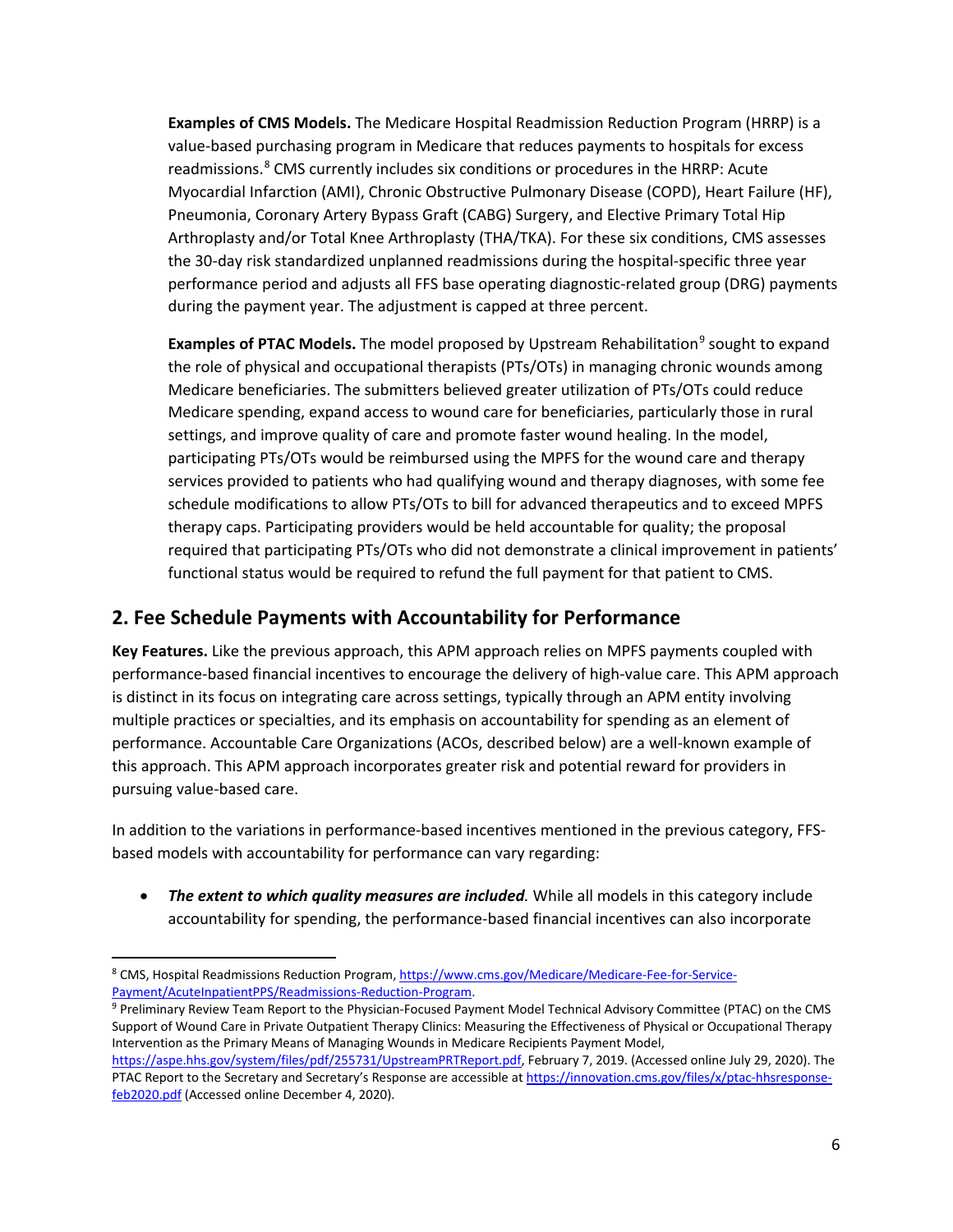performance incentives based on quality, utilization, patient experience, appropriateness, and other measures. In addition, some approaches include minimum performance thresholds on quality measures in order to receive shared savings payments and differ in the relative balance of quality and cost measures in determining payments.

- *The scope of clinicians involved in the APM.* Models in this category can vary based on the range of clinicians involved in the payment model. Some models may include a more narrow set of clinicians focused on one particular area of care, for example primary care providers (PCPs) and specialists treating a particular chronic condition. More integrated models are likely to involve clinicians from a range of specialties involved in patient care. Performance accountability generally corresponds with the scope of the clinicians involved.
- *Upside versus downside financial risk.* The accountability for spending in this approach includes upside risk in which providers share in savings when expenditures are lower than the established target. Models that include only upside risk are sometimes referred to as "shared savings" models or "one-sided risk." Models can also include downside risk in which providers share in losses (or expenditures that exceed the target), sometimes called "two-sided risk" or "shared risk" models. Inclusion of significant financial risk would make this approach an AAPM.
- *The level of financial risk or reward.* There are a number of ways in which performance-based payment approaches may vary the magnitude of financial risk or reward, within upside-only or two-sided risk frameworks. For example, models may:
	- o Vary the accountability basis (e.g., whether performance on cost measures assessed on condition-specific spending versus total cost of care)
	- $\circ$  Include minimum savings or loss thresholds (e.g. actual spending must be at least a certain percentage below the target expenditure before any savings are shared)
	- o Impose caps on total shared savings or penalties

 $\overline{\phantom{a}}$ 

o Vary the distribution of savings or losses between payers and providers

**Examples of CMS Models.** In the Medicare Shared Savings Program (MSSP), <sup>[10](#page-8-0)</sup> providers (e.g., physicians, hospitals, and others involved in patient care) can come together to create an ACO. An ACO agrees to be held accountable for the quality and cost of an assigned Medicare FFS beneficiary population. There are different tracks for participation in the MSSP, but generally providers continue to bill FFS and receive incentive payments based on performance. In 2020, certain tracks of MSSP (Track 2, Track 3, Level E of the BASIC track, and the ENHANCED track) qualify as advanced APMs.<sup>[11](#page-8-1)</sup>

**Examples of PTAC Models.** Several proposed models deliberated on by PTAC also proposed using fee schedule payments (MPFS or other fee schedule payments) paired with performancebased financial incentives. The model proposed by the American College of Emergency

<span id="page-8-0"></span><sup>10</sup> Centers for Medicare & Medicaid Services. Shared Savings Program [https://www.cms.gov/Medicare/Medicare-Fee-for-](https://www.cms.gov/Medicare/Medicare-Fee-for-Service-Payment/sharedsavingsprogram)[Service-Payment/sharedsavingsprogram.](https://www.cms.gov/Medicare/Medicare-Fee-for-Service-Payment/sharedsavingsprogram) (Accessed August 18, 2020)

<span id="page-8-1"></span><sup>&</sup>lt;sup>11</sup> QPP Advanced APMS, [https://qpp.cms.gov/apms/advanced-apms.](https://qpp.cms.gov/apms/advanced-apms) For details of different MSSP tracks, see CMS Medicare Shared Savings Program Participation Options for Performance Year 2021, [https://www.cms.gov/Medicare/Medicare-Fee-for-](https://www.cms.gov/Medicare/Medicare-Fee-for-Service-Payment/sharedsavingsprogram/Downloads/ssp-aco-participation-options.pdf)[Service-Payment/sharedsavingsprogram/Downloads/ssp-aco-participation-options.pdf.](https://www.cms.gov/Medicare/Medicare-Fee-for-Service-Payment/sharedsavingsprogram/Downloads/ssp-aco-participation-options.pdf)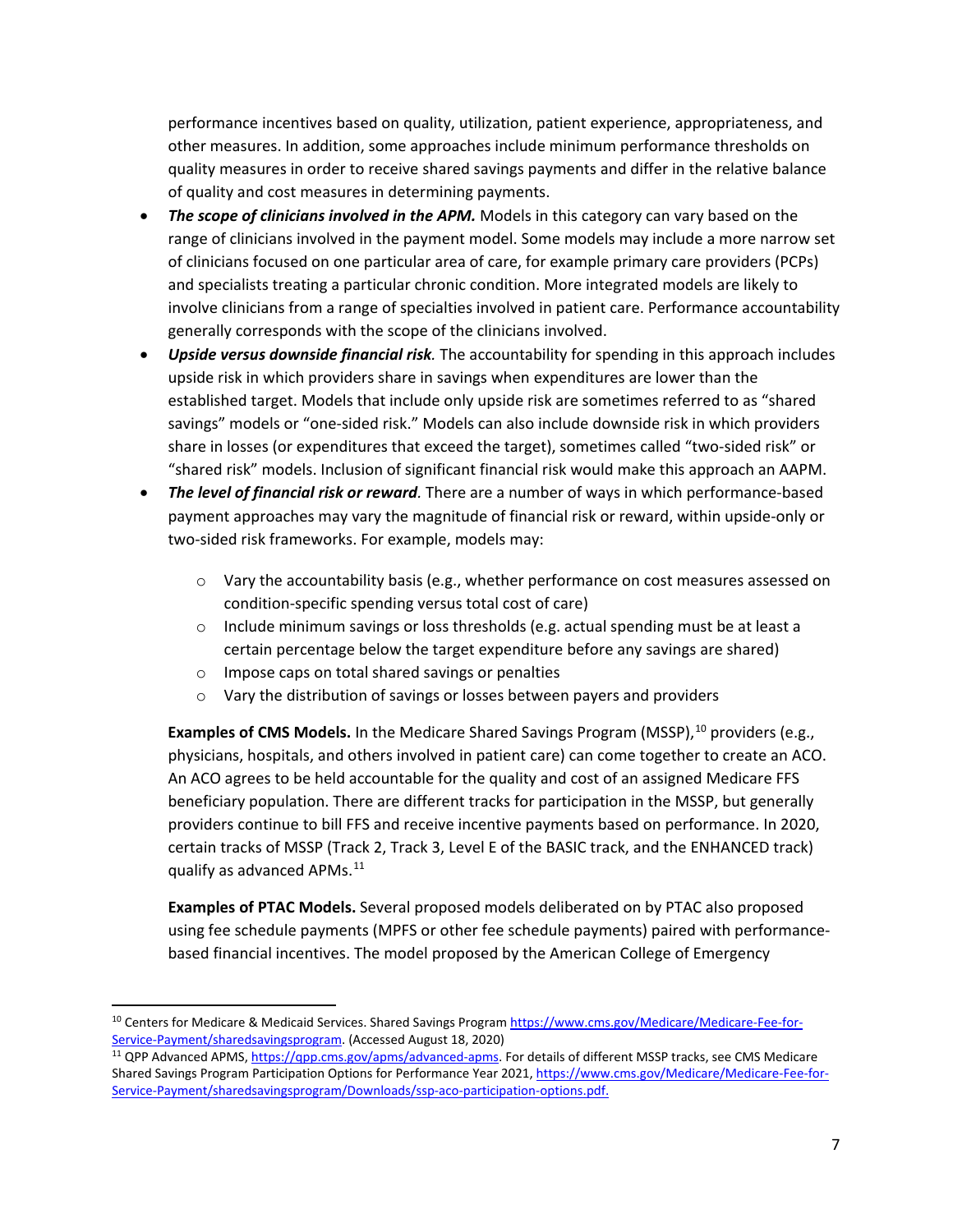Physicians (ACEP)<sup>[12](#page-9-1)</sup> sought to address transitions between the emergency department (ED) and home by incentivizing improved quality and decreased cost associated with the discharge disposition decisions made by ED physicians for defined episodes of care. The proposed ACEP model includes three different options for risk sharing. In each option, if a participant's spending is below the episode target price and meets the specified quality thresholds, then it would be eligible for a reconciliation payment. If a participant's spending is above the target price, then it would be required to reimburse CMS as part of downside risk. The model also includes stop gain and stop loss thresholds that would vary with the quality reporting or performance option chosen by a participant.

In the model proposed by the Renal Physicians Association, $^{13}$  $^{13}$  $^{13}$  which focused on improving the transition to dialysis through an integrated approach involving patient education and care coordination across various types of clinicians, nephrologists would continue to receive FFS payments during a defined clinical episode. During two annual reconciliation periods, the APM Entity could receive shared savings (in the upside-only risk option or the AAPM option) or be required to repay losses (only in the two-sided AAPM option) based on the comparison of the actual episode-adjusted patient cost to a risk-adjusted regional benchmark.

## <span id="page-9-0"></span>**3. Care Management Payment**

 $\overline{\phantom{a}}$ 

Key Features. In its simplest form, this payment approach involves a per beneficiary per month (PBPM)<sup>[14](#page-9-3)</sup> payment for activities such as care management, coordination, or other non-visit functions, generally layered on top of another form of payment, which in current models has been the MPFS. The goal of care management payments (CMPs) is to provide resources for care coordination and management to reduce duplicative tests, ED visits, observation stays, and unnecessary hospitalizations. Providers typically receive this payment to help them manage their patients' care and to support their coordination with other providers caring for the patient. The CMP is functionally similar to partial capitation—both typically use PBPM payments for eligible patients—but CMPs tend to be a targeted, incremental amount for particular activities, while capitation (which is discussed later) is a larger base payment for a range of activities with more financial risk for providers.

<span id="page-9-1"></span><sup>&</sup>lt;sup>12</sup> PTAC Report to the Secretary of Health and Human Services. Comments and Recommendations on Acute Unscheduled Care Model: Enhancing Appropriate Admissions.

[https://aspe.hhs.gov/system/files/pdf/255726/ReportToTheSecretary\\_ACEP\\_10.20.18.pdf.](https://aspe.hhs.gov/system/files/pdf/255726/ReportToTheSecretary_ACEP_10.20.18.pdf) (Accessed August 17, 2020). The Secretary's Response is accessible at <https://downloads.cms.gov/files/ptac-hhssecresponse-sep18-dec18.pdf> (Accessed online December 4, 2020).

<span id="page-9-2"></span><sup>&</sup>lt;sup>13</sup> PTAC Report to the Secretary of Health and Human Services. Comments and Recommendation on Incident ESRD Clinical Episode Payment Model[. https://aspe.hhs.gov/system/files/pdf/255906/PTACRecommendationsandCommentsRPA.pdf.](https://aspe.hhs.gov/system/files/pdf/255906/PTACRecommendationsandCommentsRPA.pdf) Accessed August 17, 2020 The Secretary's Response is accessible at

[https://aspe.hhs.gov/system/files/pdf/255906/Secretarial\\_Responses\\_June\\_13\\_2018.508.pdf](https://aspe.hhs.gov/system/files/pdf/255906/Secretarial_Responses_June_13_2018.508.pdf) (Accessed online on December 4, 2020).

<span id="page-9-3"></span><sup>&</sup>lt;sup>14</sup> PBPM refers to Medicare beneficiaries. Other variations of this acronym include PMPM (per member per month, often used in HMOs) and PPPM (per patient per month or per person per month, used more generically).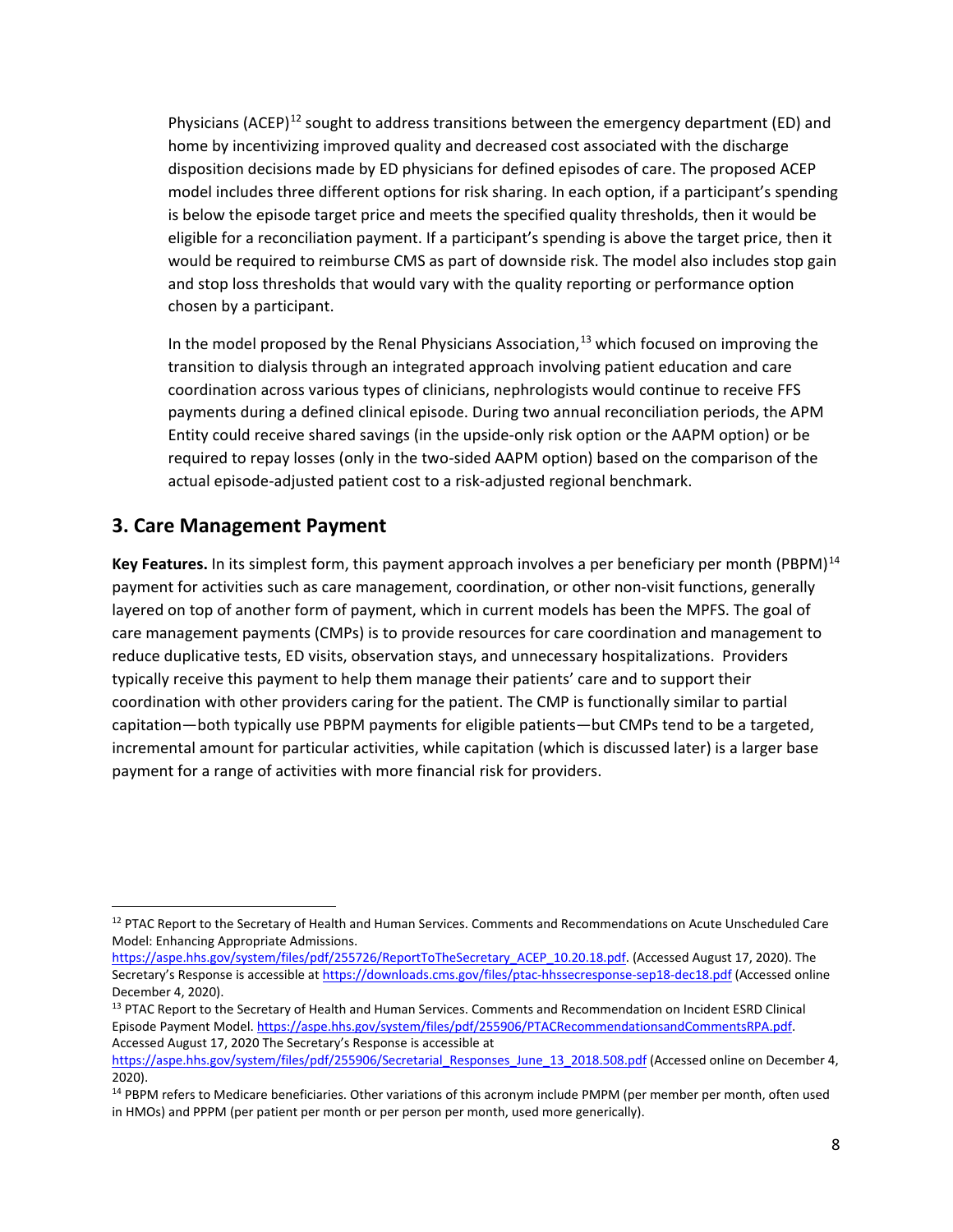Models with care management fees can vary across the following dimensions:

- *Eligible providers.* Practice eligibility requirements for receiving PBPM care management fee payments, such as staffing, health information technology, patient accessibility measures (like same day appointments), or willingness to accept financial risk.
- *Covered services.* Models can vary according to the range of care management services the fee is intended to cover.
- *Eligible patients.* The criteria for which patients trigger care management payments for the practice, such as a particular diagnosis or type of visit, and how patients are assigned to practices (attribution methodology).
- *Combination with other model elements.* Models can vary according to whether the care management fee is paired with other performance-based model elements such as quality and cost targets associated with upside or downside risk
- *Amount and frequency of payment.* The amount and frequency (e.g., monthly or quarterly) of the care management fee can also vary, including whether the payment is risk-adjusted and the method used for adjustment, and whether the care management fee is adjusted based on performance.

**Examples of CMMI Models.** Comprehensive Primary Care Plus (CPC+) is a national advanced primary care medical home model established by CMMI in 2017 to strengthen primary care through regionally-based multi-payer payment reform and care delivery transformation. Both tracks of CPC+ provide a non-visit-based PBPM care management fee that is paid on a quarterly basis. This fee gives practices additional financial resources and flexibility to make investments, improve quality of care, and reduce the number of unnecessary services their patients receive. The PBPM amount is risk-adjusted for each practice to account for the intensity of care management services required for the practice's specific population. In CPC+, patients are assigned to one of four risk tiers, with the practice receiving higher care management fees for higher risk patients (the PBPM range is \$6 to \$33 in 2020). Both tracks of CPC+ also include a performance-based component in which practices receive prospective performance-based incentive payments with retrospective reconciliation based on how well a practice performs on quality (e.g., clinical quality, patient experience) and cost measures (e.g., utilization measures that drive total cost of care). While practices in Track 1 continue to receive regular FFS payments, Track 2 of CPC+ adds another layer of variation by shifting a portion of FFS payments into partially capitated payments that replace a portion of FFS billing.

Where CPC+ has a care management fee targeted for primary care practices, another CMMI AAPM—the Oncology Care Model (OCM)—includes monthly enhanced oncology services (MEOS) payments to assist participating practices in effectively managing and coordinating care for oncology patients during episodes of chemotherapy treatment. The episode begins with the start of administration of certain chemotherapy drugs and ends after 6 months, and providers can bill for the MEOS payment each month during the episode. The \$160 MEOS payment covers services tailored to oncology care management, such as 24/7 clinician access; care planning and patient navigation with surgeons, radiologists, and other providers; and use of clinical guidelines. Participating providers continue to bill the MPFS for services during the episode. The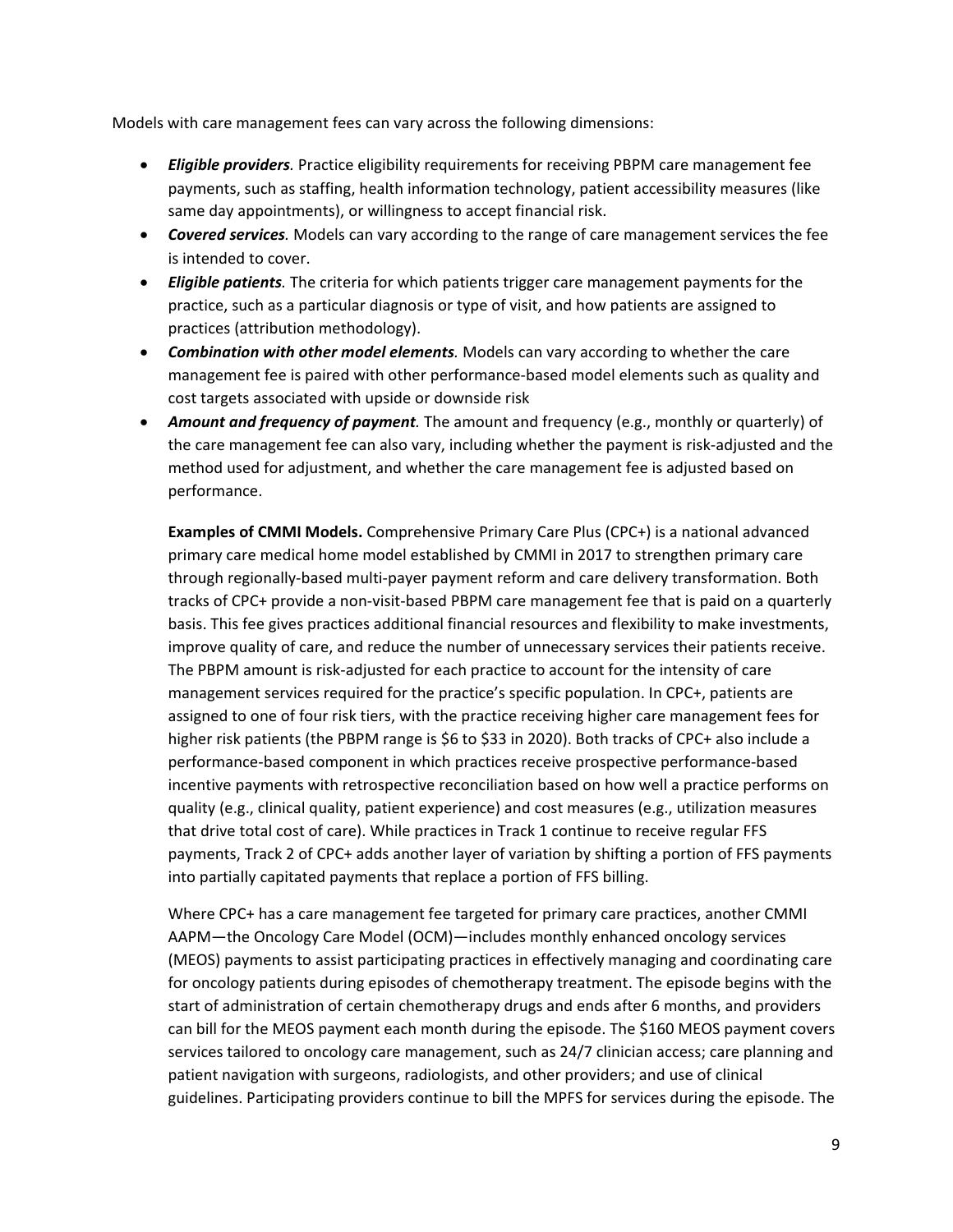OCM also includes performance-based payments to incentivize practices to lower the total cost of care and improve care for beneficiaries during chemotherapy treatment episodes.

**Examples of PTAC Models.** The model proposed by Avera Health<sup>[15](#page-11-1)</sup> sought to provide residents of skilled nursing facilities (SNFs) with 24/7 access via telehealth to a geriatrician-led care team providing care management and real-time responses to a patient's change in health status. Under the proposed model, the geriatric care team would render geriatric care management activities such as monitoring beneficiaries' care, risk stratification of the patient population, development of care plans for high-risk patients, medication reconciliation and management, evidence-based disease management, behavioral health support, advance care planning, and transitional care support. Avera Health proposed two possible payment models; in their preferred approach, the geriatric care team would receive a one-time payment of about \$250 for each new beneficiary admission to a partnering SNF or nursing facility and a PBPM payment of \$55. A team that failed to meet performance standards would receive reduced one-time and PBPM payment amounts in the following year.

## <span id="page-11-0"></span>**4. Population-based Payments**

l

**Key Features.** Population-based payments are prospective payments that are not directly triggered by a health care service but instead cover health care services and activities anticipated for a defined population over a specified time period. A specific dollar amount, typically paid PBPM (or per quarter), is paid to providers, and in return they provide whatever quantity or types of services are needed to meet their judgment about patients' health needs. Population-based payment models mean that the payment is made per person, or per capita, rather than per service. In population-based payment models, the payment replaces all or some portion of standard fee schedule payments as opposed to per capita care management payments (discussed above), in which the payment generally covers a specific set of services in addition to those covered by the fee schedule. A population-based payment model needs to define the services that are covered by the capitation rate and that are paid separately under the MPFS or a different mechanism, the circumstances that justify a particular provider receiving the payment, which providers are involved, and the accountable entity if multiple providers will be covered by the payment. Population-based payment models generally require risk adjustment in which the amount of payment made for a particular individual differs depending on a measure of the types, volume, or cost of services that the individual is expected to need.

Some major forms of population-based payment model approaches include:

• *Full capitation (or global capitation).* The payment for each patient is intended to cover all services the patient needs for all of their health problems. Providers bear full financial risk for service costs that exceed the capitated rate.

<span id="page-11-1"></span><sup>&</sup>lt;sup>15</sup> PTAC Report to the Secretary of Health and Human Services. Comments and Recommendation on Intensive Care Management in Skilled Nursing Facility Alternative Payment Model.

[https://aspe.hhs.gov/system/files/pdf/255906/PTACCommentsRecommendationAveraHealth.pdf.](https://aspe.hhs.gov/system/files/pdf/255906/PTACCommentsRecommendationAveraHealth.pdf) Accessed August 18, 2020. The Secretary's Response is accessible online at

[https://aspe.hhs.gov/system/files/pdf/255906/Secretarial\\_Responses\\_June\\_13\\_2018.508.pdf](https://aspe.hhs.gov/system/files/pdf/255906/Secretarial_Responses_June_13_2018.508.pdfhttps:/aspe.hhs.gov/system/files/pdf/255906/Secretarial_Responses_June_13_2018.508.pdf) (Accessed online on December 4, 2020).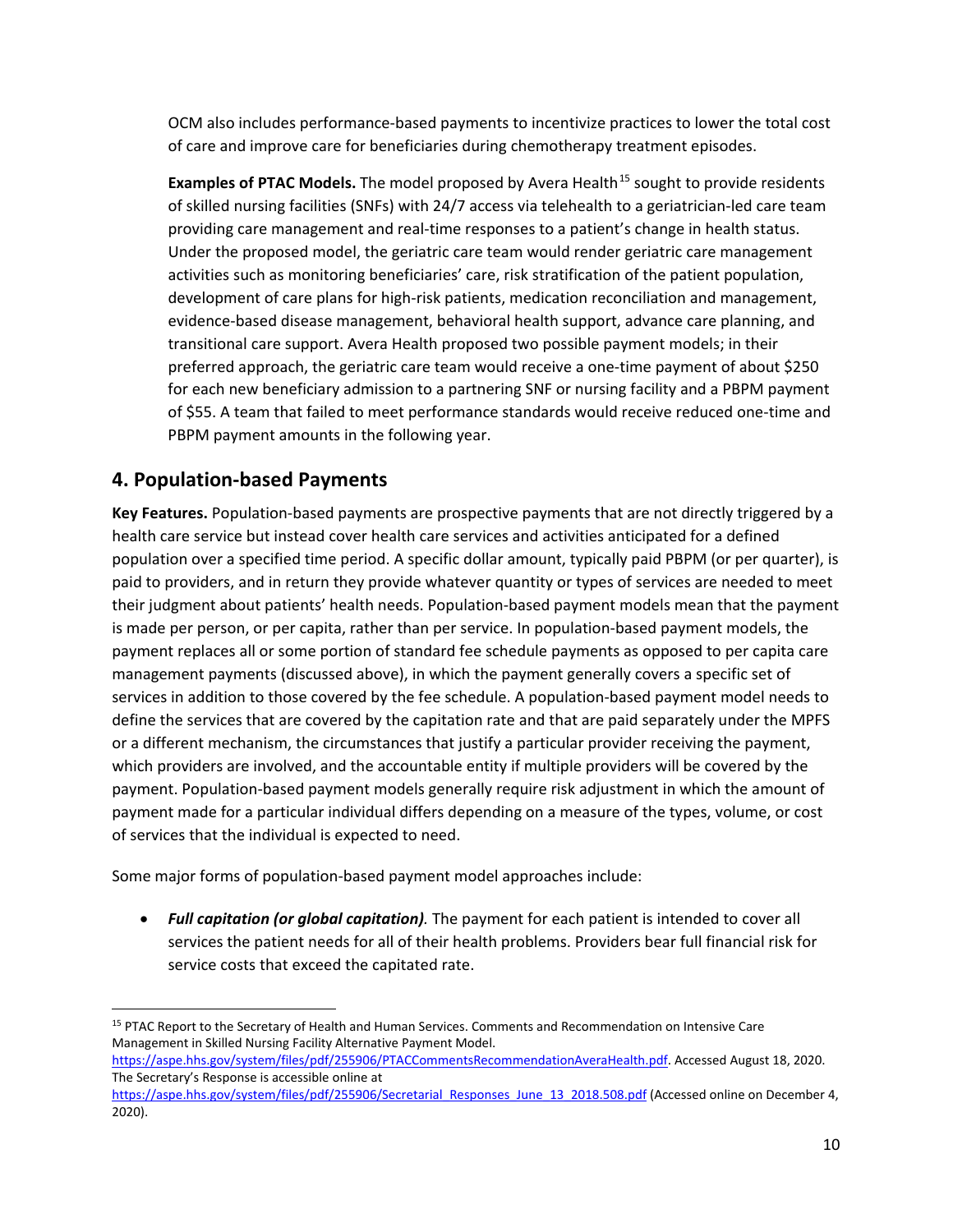- *Partial capitation.* Some but not all services are delivered in return for a capitated payment, while other services are paid through the standard or modified MPFS. While the partially capitated payment covers a subset of services, models may include performance-based incentives that hold providers accountable for total cost of care.
- *Capitation-like payments.* PBPM or quarterly payments are made to participating providers based on estimated costs for the attributed population, but actual and expected costs are reconciled at the conclusion of the performance period so providers do not bear full financial risk if costs exceed the estimated amount (for example, advanced payment for non-primary care FFS payments in the Primary Care Capitation track of the Direct Contracting model). Providers may still be accountable for performance relative to the APM's performance measures.

There are multiple types of partially-capitated models, including:

- *Condition-specific capitation.* Covers care for a particular health condition or combination of conditions.
- *Primary care capitation.* Paid to a primary care physician to cover services delivered by a primary care practice but not to cover any services delivered by other providers.
- *Professional services capitation.* Payment for each patient only covers professional services delivered by physicians or other clinicians, not services delivered by hospitals or other institutional providers.
- *Specialty capitation.* A fixed PBPM or quarterly payment is made to specialists for services provided to a defined population of members.

**Examples of CMMI Models.** Primary Care First (PCF) is a CMMI APM (scheduled to be implemented in 2021) focused on supporting advanced primary care at practices that are ready to assume some financial risk in exchange for reduced administrative burden and performancebased payments. PCF adopts a hybrid payment approach that includes a population-based capitated payment for services inside and outside of the office as well as flat primary care visit fees. The PBPM payment is stratified into four tiers ranging from \$28 to \$175, depending on the average hierarchical condition category (HCC) risk score of attributed beneficiaries. The PBPM payments are or will be calibrated to constitute 60 percent of total primary care payments, with the other 40 percent coming from visit-based flat primary care fees. PCF also includes a performance-based adjustment of the total primary care payment based on historical and regional comparisons on measures of quality (diabetes control, high blood pressure control, advanced care planning, colorectal cancer screening, and patient experience) and cost (i.e., utilization that adds up to total cost).

Direct Contracting (DC) is a new CMMI APM (the first performance period begins in April 2021) that seeks to create opportunities for a broad range of organizations to participate in testing the next evolution of risk-sharing arrangements to produce value-based health care. DC offers two participation options, Professional and Global. The Professional option offers a lower risksharing arrangement (50 percent of savings or losses), and provides Primary Care Capitation, which is a capitated, risk-adjusted monthly payment for primary care services. The Global option offers higher risk-sharing (100 percent of savings or losses), and it includes a Total Care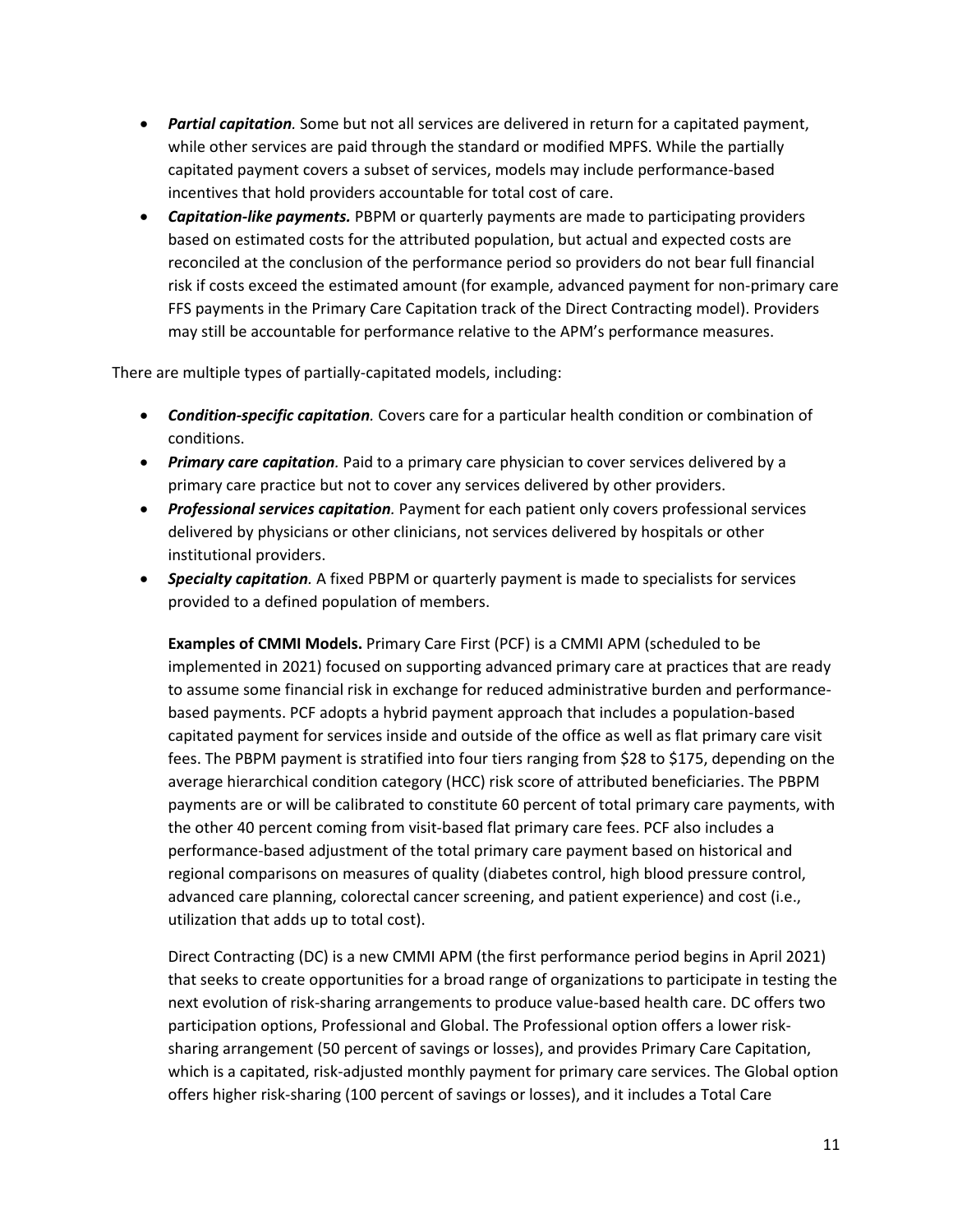Capitation option in additional to Primary Care Capitation. In DC, the primary care or total care capitated payments are not reconciled against actual expenditures. However, entities participating in the Primary Care Capitation can elect to receive advance payment of their FFS non-primary care claims, which are reconciled against actual expenditures. Shared savings and losses are calculated at the conclusion of the performance year relative to risk-adjusted benchmarks based on the Medicare Advantage rate book and US per capita costs, with financial incentives based on performance on quality measures focused on outcomes and patient experience to incentivize high-quality care.

**Examples of PTAC Models.** Several PTAC models have proposed partial capitation approaches to payment, including the *Patient and Caregiver Support for Serious Illness* model proposed by the American Association of Hospice and Palliative Medicine (AAHPM).<sup>[16](#page-13-0)</sup> This proposed model sought to address fragmented and uncoordinated care for patients with advanced illness or multiple chronic conditions coupled with functional limitations by developing interdisciplinary Palliative Care Teams (PCTs) who would deliver a comprehensive array of services, such as care management, 24/7 access to a clinician, psychosocial and spiritual care, referrals for social supports, and service delivery in all sites of care (i.e., patient homes, long-term and post-acute facilities, and hospitals). The PCT would receive monthly payments (PBPM) for these services that would replace billing for evaluation and management (E&M) services by the PCT. The proposed model also included performance-based adjustments based on quality and cost measures.

The *Advanced Care Model (ACM) Service Delivery and Advanced Alternative Payment Model*, submitted by the Coalition to Transform Advanced Care, also focused on Medicare patients with serious health conditions in the last 12 months of life. Both models aim to address the limitations in Medicare payment policy that prevent delivery of much needed palliative care to Medicare beneficiaries with serious illnesses. The ACM seeks to address care for patients with advanced illness that is fragmented, uncoordinated, or inadequate to meet patients' growing needs and personal wishes by delivering care through multidisciplinary palliative care teams. The ACM care team would include a nurse, social workers, board-certified palliative care providers, and other clinicians or non-clinicians involved in patient care. The ACM proposed using a partially capitated uniform PBPM payment and the potential for shared savings or shared losses based on performance relative to cost and quality targets. The monthly payment would replace certain Medicare E&M and care management payments to the ACM entity.

l

<span id="page-13-0"></span><sup>&</sup>lt;sup>16</sup> PTAC Report to the Secretary of Health and Human Services. Comments and Recommendations on Advanced Care Model (ACM) Service Delivery and Advanced Alternative Payment Model & Patient and Caregiver Support for Serious Illness (PACSSI). <https://aspe.hhs.gov/system/files/pdf/255906/PTACCommentsRecommendationAAHPMCTAC.pdf> Accessed August 18, 2020. The Secretary's Response is accessible online at

https://aspe.hhs.gov/system/files/pdf/255906/Secretarial Responses June 13 2018.508.pdf (Accessed online December 4, 2020).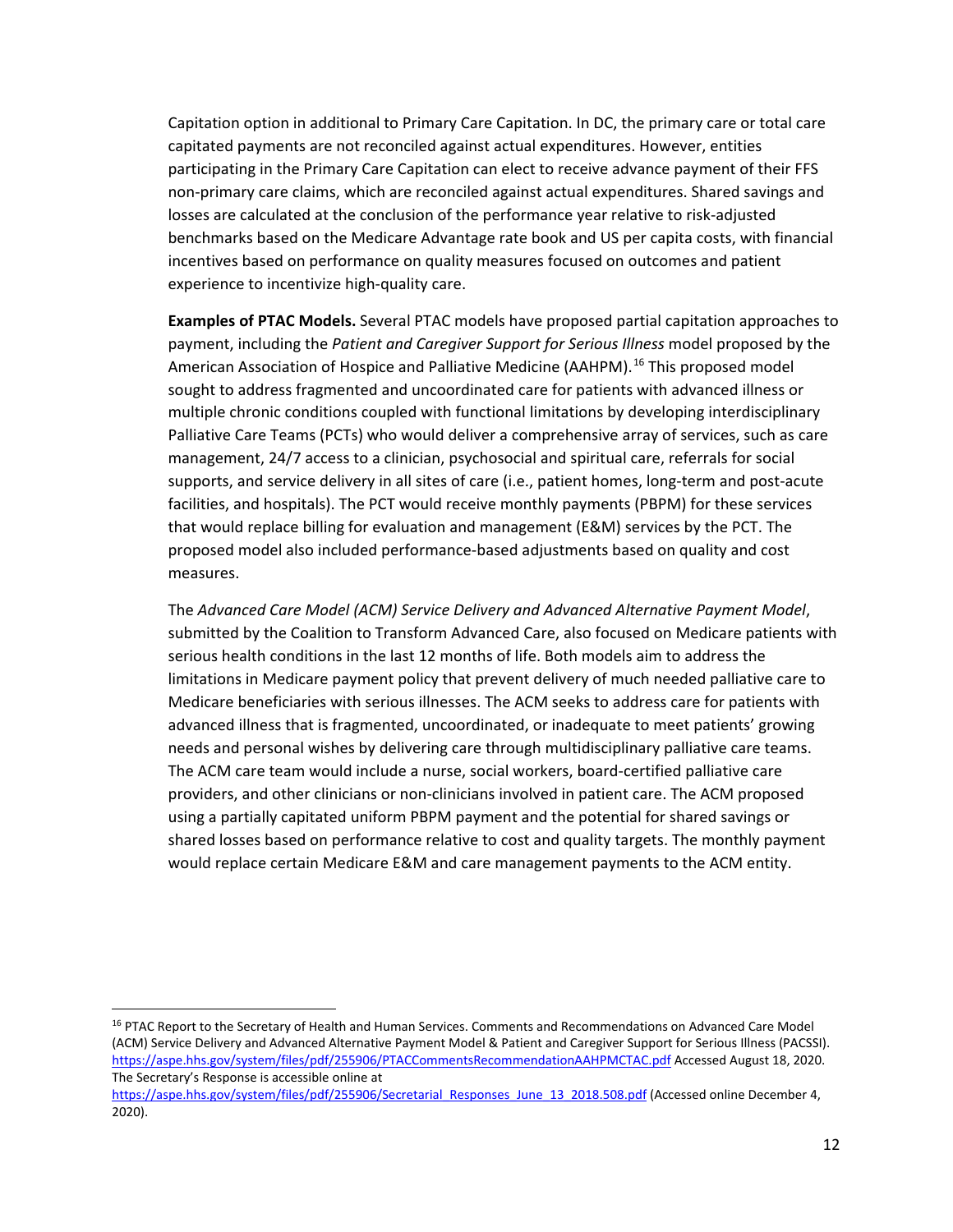## **5. Bundled/Episode Payments**

**Key Features.** An episode of care payment covers all care provided to a patient in the course of treatment for a specific condition or medical intervention, such as a procedure or a course of chemotherapy. A payment is described as bundled when it covers multiple services, particularly if those services had previously been paid for separately. A bundled payment can involve one provider or many providers, and it can involve two services or dozens of services. Bundled payments are episode payments when the bundled payment covers all of the care provided to a patient during the course of an episode, but the term bundled payment is also used generally any time services are combined together. For proposal submitters, clarity about which providers and services are included in the bundled/episode payment is important.

Payment models that provide a single bundled payment to health care providers can motivate providers to furnish services more efficiently, to better coordinate care and to improve quality and reduce the cost of care. Health care providers receiving a bundled payment may realize either a gain or loss, depending on how successfully they manage resources and total costs throughout each episode of care. Episode of care payments require a set of definitions, to cover the following: the beginning and end of a given episode of care; which beneficiaries are eligible for the episode; which services are included in the bundled payment; and which services will continue to be paid for separately. Bundled/episode payment approaches are often paired with performance-based payments to ensure quality of care for patients and to reduce costs.

The need for risk adjustment as part of the bundled payment increases as more services are bundled into a single payment and as different kinds of patients are eligible for the payment; different patients may need different combinations of services, for reasons beyond the control of the provider.

PFPMs with bundled payments can vary in several ways, including:

- *The episode definition.* The beginning of an episode may be defined based on diagnostic versus procedural triggers and concluded based on time-based or clinical endpoints. It is important to consider the overall length of episode covered by payment and whether episodes can be repeated over time.
- *Patient eligibility criteria.* The model may apply different types of patient inclusion or exclusion criteria, such as disease phase, comorbidities, or care setting (e.g., ambulatory, SNF).
- *Providers and services included*. Bundled payments may cover services delivered by one practice over time or may cover a range of services delivered by multiple practices. Certain services (such as prescription drugs) may be explicitly included or excluded from the bundle.
- *Prospective payment versus retrospective reconciliation of bundle.* The bundled amount may be paid at the onset of the clinical episode. In addition, models can continue to use fee schedule payments during the episode and compare total payments for covered services against the bundled amount for those services at the end of the episode (retrospective reconciliation).
- *Risk adjustment.* The bundled payment may be standard across all patients or adjusted for risk; if adjusted, different methodologies may be used to determine the degree of variation in the bundled payment based on risk.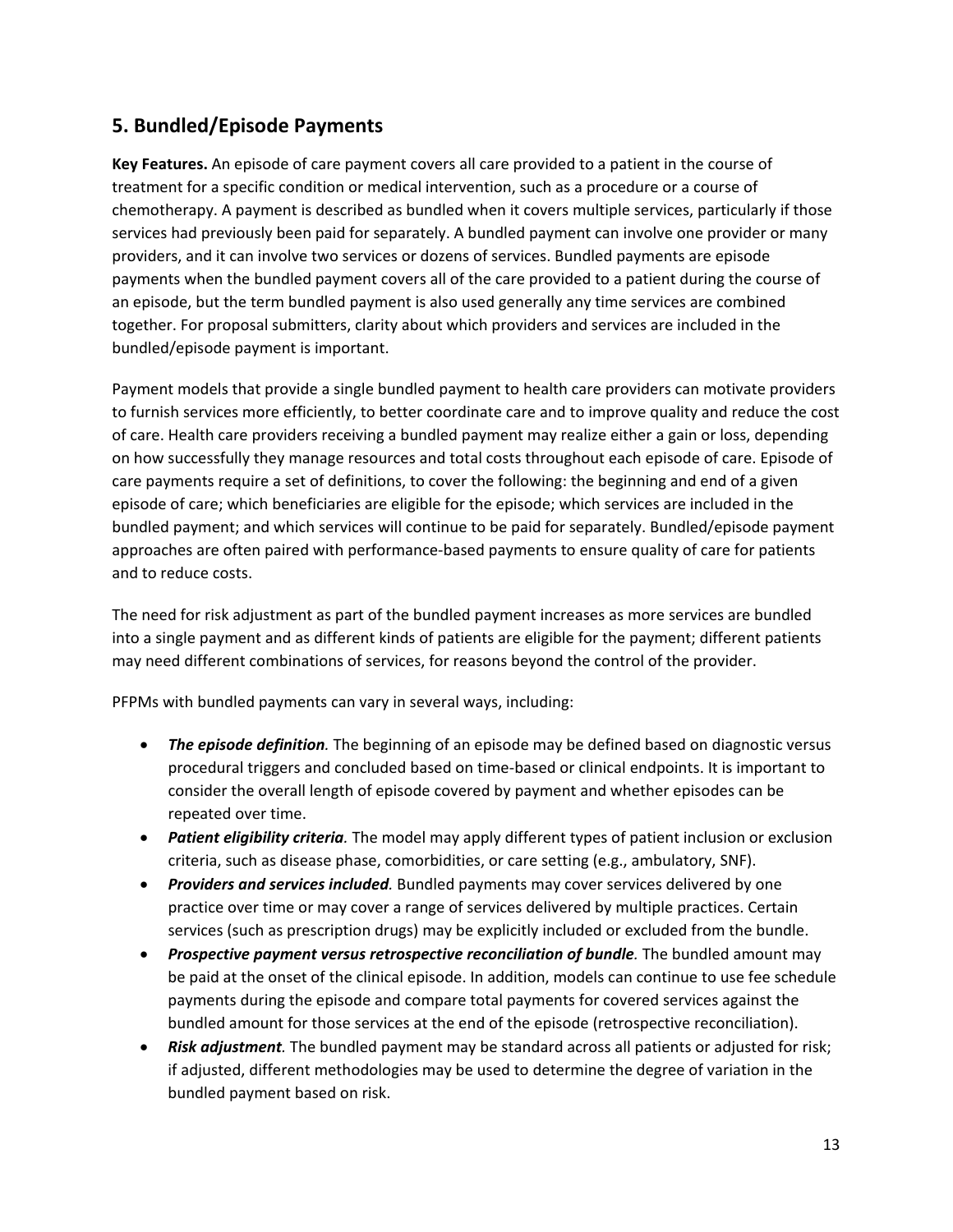In addition, models that include performance-based components for quality and cost can vary on the many dimensions described above, such as one-sided versus two-sided risk and in the types of performance measures.

**Examples of CMMI Models***.* CMMI's *Bundled Payments for Care Improvement (BPCI) Advanced*  model aims to encourage clinicians to redesign care delivery by adopting best practices, reducing variation from standards of care, and providing a clinically appropriate level of services for patients throughout a clinical episode. *BPCI* includes 35 different clinical episodes, all of which begin with either an "anchor" inpatient stay for a condition or outpatient procedure and last for 90 days. *BPCI* uses a retrospective reconciliation approach, meaning that CMS compares FFS billing for covered services during the episode to a target price. CMS may make payments to model participants or model participants may owe a payment to CMS after reconciliation.

**Examples of PTAC Models.** The proposed *Oncology Bundled Payment Program Using CNA-Guided Care* model submitted to PTAC by Hackensack Meridian Health and Cota Inc. (HMH/Cota) included a bundled payment for oncology-related care for breast, colon, lung, and rectal cancer.<sup>[17](#page-15-0)</sup> The proposed bundle started on the day of pathologic diagnosis of cancer and the duration was one year. The model proposed 27 bundles for the four cancer types using a big-data approach, designed to ensure that payments matched the care needs of subgroups of similar patients. The participating provider would be paid an amount that would be the sum of the bundled price times the number of patients in each bundle, adjusted for case mix. Payments would be prospectively paid to the APM entity at the start of the episode period; the entity would use the payments to compensate providers and pay for care coordination and other uncovered services. Because the payment would be fixed, the APM entity would be at risk for the costs of delivering care if their costs exceeded what they were paid.

The *ACS-Brandeis Advanced Alternative Payment Model* (ACS-Brandeis), proposed by the American College of Surgeons,<sup>[18](#page-15-1)</sup> is an episode-based payment model that identifies more than 100 candidate procedures and conditions (payment episodes) as its focus. The proposed model sought to provide novel incentives and tools for both improving the quality of care and reducing costs. The procedures and conditions are diverse and are defined by an updated version of an episode grouper developed for CMS. In the model, an organizational entity would enter into a risk-based contract for the quality and cost of its contributions to a set of procedure or condition episodes defined in the contract. The contract would involve Medicare payments for every instance of the procedure or condition episodes defined in the contract during a performance period for which the entity's affiliated Qualified Participants (QPs) provide a service paid for by

 $\overline{a}$ 

https://aspe.hhs.gov/system/files/pdf/255906/Secretarial Response ACS Sep 07 2017.508.pdf (Accessed December 4, 2020).

<span id="page-15-0"></span><sup>&</sup>lt;sup>17</sup> PTAC Report to the Secretary of Health and Human Services. Comments and Recommendation on Oncology Bundled Payment Program Using CAN-Guided Care[. https://aspe.hhs.gov/system/files/pdf/255906/HMHCotaReportSecretary.pdf](https://aspe.hhs.gov/system/files/pdf/255906/HMHCotaReportSecretary.pdf) (Accessed December 4, 2020). The Secretary's Response is accessible online at

https://aspe.hhs.gov/system/files/pdf/255906/Secretarial Responses June 13 2018.508.pdf (Accessed online on December 4, 2020).

<span id="page-15-1"></span><sup>&</sup>lt;sup>18</sup> PTAC Report to the Secretary of Health and Human Services. Comments and Recommendation on ACS-Brandeis Advanced Alternative Payment Model[. https://aspe.hhs.gov/system/files/pdf/255906/ACSReportSecretary.pdf](https://aspe.hhs.gov/system/files/pdf/255906/ACSReportSecretary.pdf) Accessed August 18, 2020. The Secretary's Response is accessible online at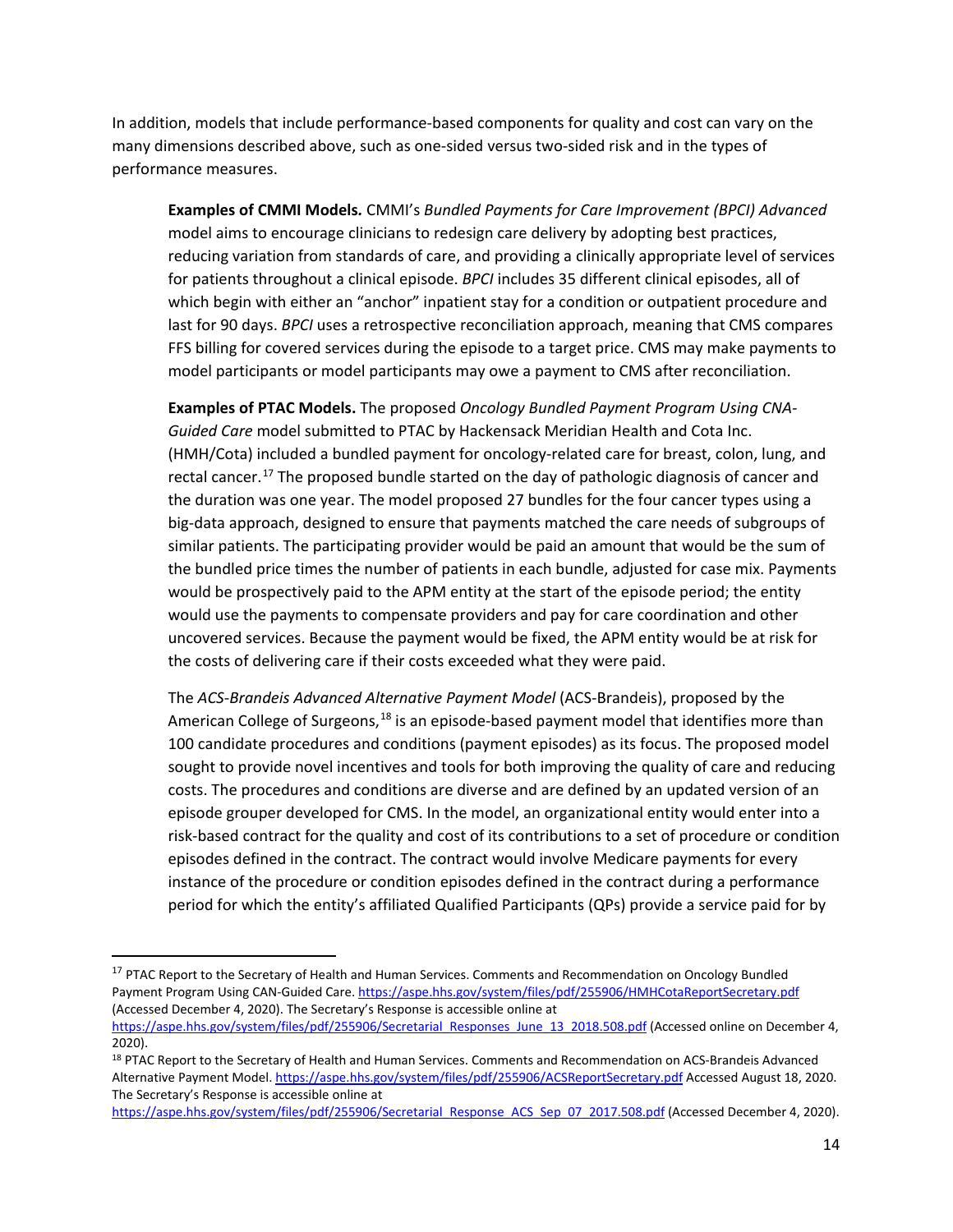Medicare. If spending exceeded the expected amount, the difference would be paid to CMS by the entity.

## <span id="page-16-0"></span>**Additional Considerations When Developing an Alternative Payment Model**

This reference guide has provided an overview of five major types of APMs, important variations within each type, and specific examples of how APMs have been incorporated into several CMMI models and proposed models submitted to PTAC. However, potential submitters may want to consider a number of additional factors as they develop their proposed payment methodologies. The following are examples of some of these factors.

*Whether an APM is Needed to Achieve Care Delivery Objectives*. The timeline to implement an APM is lengthy, and it often takes years for a delivery innovation to grow into a fully implemented APM. In some cases, higher quality or lower cost care might be achieved through regulatory change to Medicare payment systems. A proposed model's care delivery objectives might be achievable through a modification to the MPFS or through additional coding and payment, for example through modifications to the existing chronic care management codes.

*Selecting the Type of APM or AAPM Most Appropriate for the Proposed Care Delivery Model*. Each proposed care delivery model is likely to have a unique mix of specific goals. For example, some models may strive to expand the scope of APMs available to providers and patients or to focus on encouraging coordination across providers for patients with a specific illness. Other models may emphasize the need for flexible payments to support comprehensive, patientcentered care inside and outside the office setting. Likewise, the payment approaches described above can yield different provider incentives, implementation challenges, and outcomes. A proposal should identify a payment model appropriate for the submitter's care delivery innovation and goals, rather than a model that is common or is chiefly designed to qualify as an AAPM.

*Determining Which Variations of the APM are Most Appropriate for the Proposed Care Delivery Model.* Considering potential variations in a proposed model design may involve tradeoffs between complexity and simplicity, feasibility and desirability, and predictable payments versus payments that adjust based on performance, among others. In addition, there is a tradeoff between a model design that includes incentives strong enough to change provider behavior and a design that limits providers' exposure to financial risk for factors beyond their control. The five common approaches described above illustrate such variation. One of the Secretary's high priority criteria used to evaluate proposed PFPMs is that of quality and cost proposals can either improve quality at no additional cost, maintain quality and decrease costs, or improve quality and decrease costs. Consideration of the model's goals as well as the day-today implications of the model for participating providers and patients can help to guide decisions about appropriate model design features.

*Considering Whether It Is Appropriate to Combine Elements from Multiple APMs into the Proposed Payment Methodology.* It may be appropriate to combine elements from different payment methodologies to align incentives for improved quality and reduced costs. For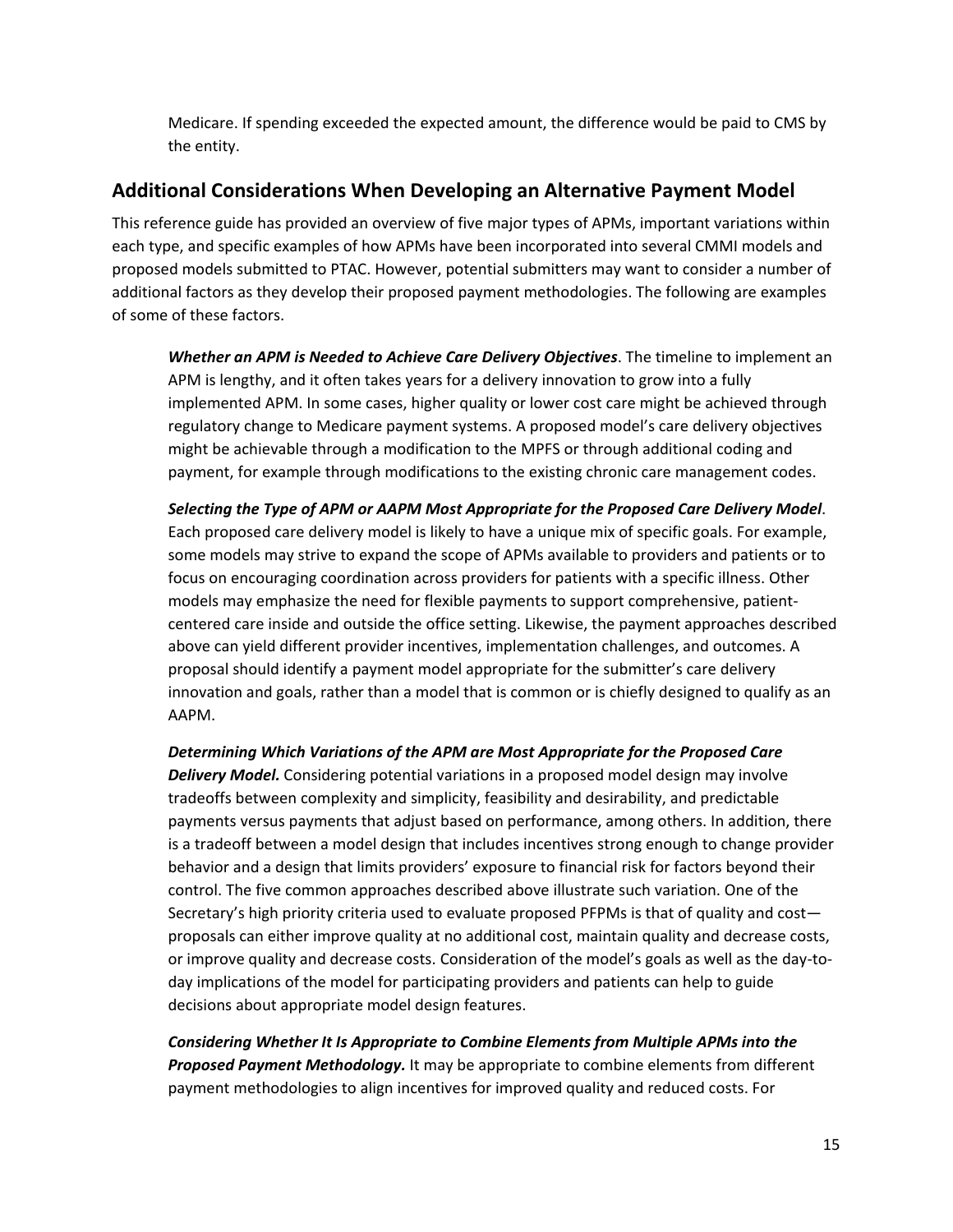example, capitated models can create incentives for providers to stint on care for patients; pairing these capitated payments with performance-based payments for quality (particularly patient experience and patient-reported outcomes) can help ensure patients receive necessary care.

*Addressing Additional Complexities Associated With Using Each Type of APM.* There are a number of technical issues associated with designing a payment methodology that applies a specific type of APM to a specific care delivery idea. For example, each type of APM has different implications relating to the difficulty of choosing services and providers that are part of the episode, the length of the episode, and the complications involved with risk adjustment. In an example from CMMI, in OCM hematologists and oncologists have to work with other providers like surgeons and radiologists whose care decisions are not under their control. Chemotherapy and other drug costs are a large component of spending for cancer patients, and standard care and treatment costs change rapidly and are often outside providers' control. The inclusion or exclusion of these drug costs in the target expenditures could have a large impact on providers' performance and financial exposure. Such coordination and inclusion of the drug costs could be complex, but that is where the savings could be the most achievable and where coordination across provider types most beneficial for achieving high quality care. The OCM also illustrates a condition-specific model with a disease process that often requires coordination of care across specialties and settings.

**Potential to Develop Innovations That Seek to Address Weaknesses in Previous APMs.** In some areas of care like primary care, oncology, or end-stage renal disease, an APM already exists that has evidence and commentary about its strengths and weaknesses. This presents an opportunity to build upon existing knowledge and propose innovations that improve value-based payment approaches. However, to address the Secretary's Scope criterion (high priority), proposals should also seek to broaden and expand the CMS APM portfolio or include APM entities whose opportunities to participate in APMs have been limited. This may require identifying providers who are not APM participants as well as new patient populations who are not already participants in existing APMs. A model that overlaps with other APMs is likely to be more difficult to evaluate.

*Measurement of High-Quality Care.* Quality measures can capture different aspects of care delivery, including the processes associated with and the outcomes of such care as well as the structural attributes of how or where such care is delivered. Quality measurement should also include the important dimension of patient and family perspectives through patient reported outcomes and surveys that provide the patient or family's experience of the care provided. At times, patient and family outcomes and experiences may differ from the provider-reported measures. Structural and process measures can have limitations as they do not assess for quality outcomes; rather, the data used in such measures are often self-reported data that provide information about a provider's use of specific policies, procedures and infrastructure that may lead to high quality. In contrast, outcome-based measures provide direct information regarding the quality of care. For this reason, this type of quality measure is often considered the "gold standard" for assessing an APM's impact. For diabetes, an example of a process measure is tracking whether a provider is checking a diabetic patient's feet, but an actual outcomes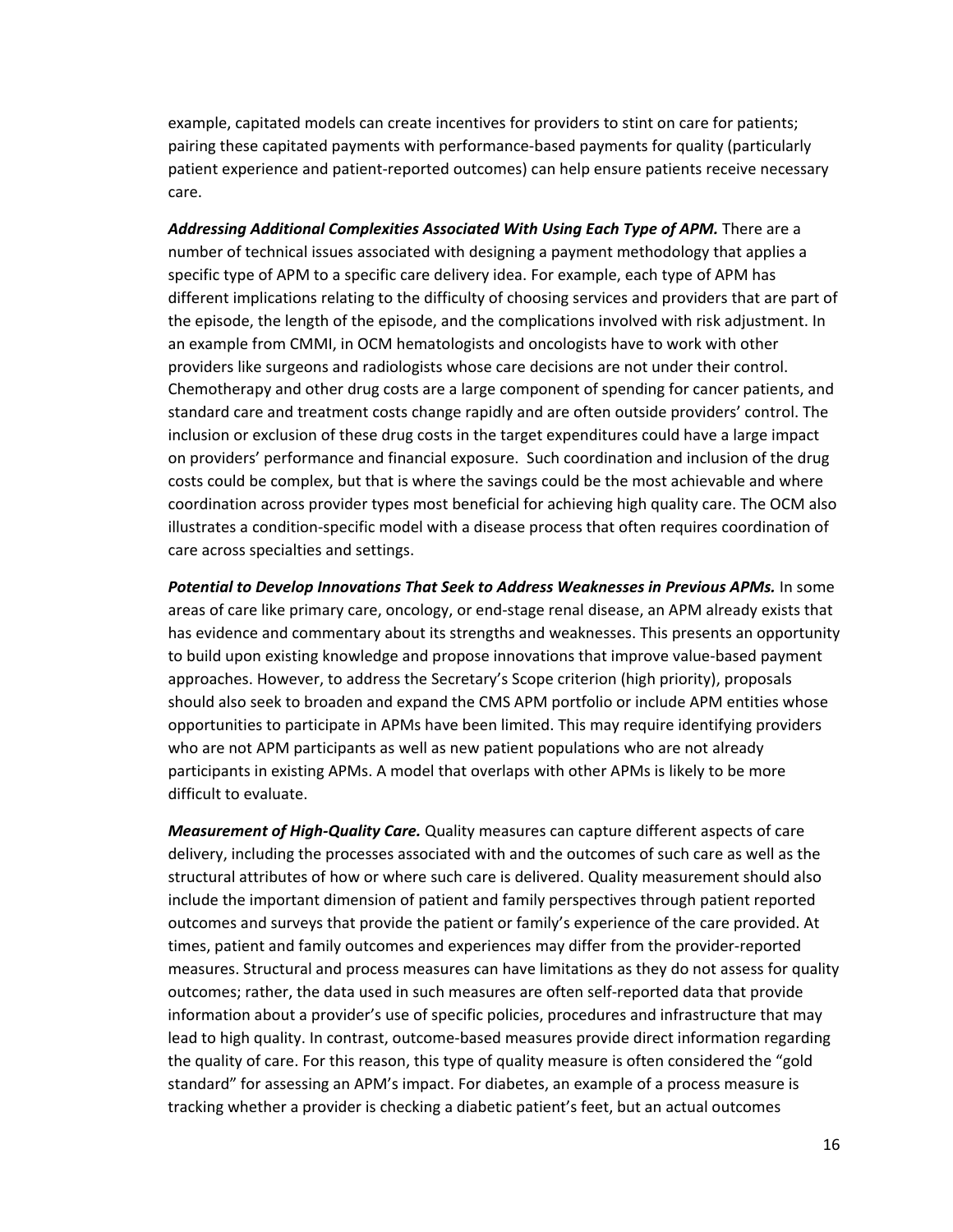measure is the number of foot amputations per 1,000 diabetics. Similarly, prevention programs seeking to avoid Catheter-Associated Urinary Tract Infections (CAUTI) can be assessed with process measures, such as the number of patients with catheters or whether drainage bags are located below the patient's bladder, or outcome measures such as the actual CAUTI rate.<sup>[19](#page-18-0)</sup> Such an outcome measure provides performance information on this particular type of health-care acquired infection. Regardless of the measure type, mechanisms to validate the data used to calculate the measures are always paramount for ensuring the integrity of the information that the measures convey.

Further, APM performance measures including resource use, process and outcome quality measures, and patient experience measures help to assess whether the proposed model is achieving its objectives as well as to identify any unintended consequences. Well-designed, validated and reliable performance measures will assess not only high quality performance but are also a cornerstone for the purposes of overall model or program monitoring and evaluations and essential for detecting stinting, overuse of services, and other unintended effects of the APM. For example, basic FFS payments may be appropriate for minor acute visits to an urgent care provider but can lead to provision of unnecessary services or testing, such as ordering blood tests and cultures for viral sore throats. In FFS transactions, therefore, adherence to evidence-based guidelines and protocols can be a useful measure of quality and can provide incentives to reduce over-utilization or inappropriate care. They can also be used to prevent stinting.

Regardless of the measure type used, the use of validated data and overall program monitoring and evaluation are essential for adequately informing the impacts of a model and whether there has indeed been value-based transformation. Thus, proposed models should consider an appropriate portfolio of meaningful, actionable measures for the APM that can ensure highquality outcomes and can also serve to inform the model's program monitoring and evaluative requirements.

*Addressing Key Factors in Improving Quality.* Research highlights the impact of social determinants on health outcomes**.** In some proposed models, particularly population-based payment models, it may be appropriate to consider whether to include an integrated social care model or efforts to address barriers such as lack of housing, or transportation. Payments may also cover non-traditional service providers such as food suppliers or improvements to living accommodations in order to improve quality for participating beneficiaries.

The Complexity Involved in Designing an Operational APM. It is important to note that even after considering the APM approach and care delivery model, there are still a number of complexities involved in combining elements to design a comprehensive APM that can ultimately be operationalized. For example, it will be important to be able to test the proposed PFPM in enough pilot sites to facilitate evaluation. Given that there are a variety of resource requirements and potential operational challenges associated with comprehensive APM development, thoughtful attention to the variety of potential intended and unintended

l

<span id="page-18-0"></span><sup>&</sup>lt;sup>19</sup> Agency for Healthcare Research and Quality. Toolkit for Reducing Catheter-Associated Urinary Tract Infections in Hospital Units: Implementation Guide[. https://www.ahrq.gov/hai/tools/cauti-hospitals/index.html.](https://www.ahrq.gov/hai/tools/cauti-hospitals/index.html) Accessed August 17, 2020.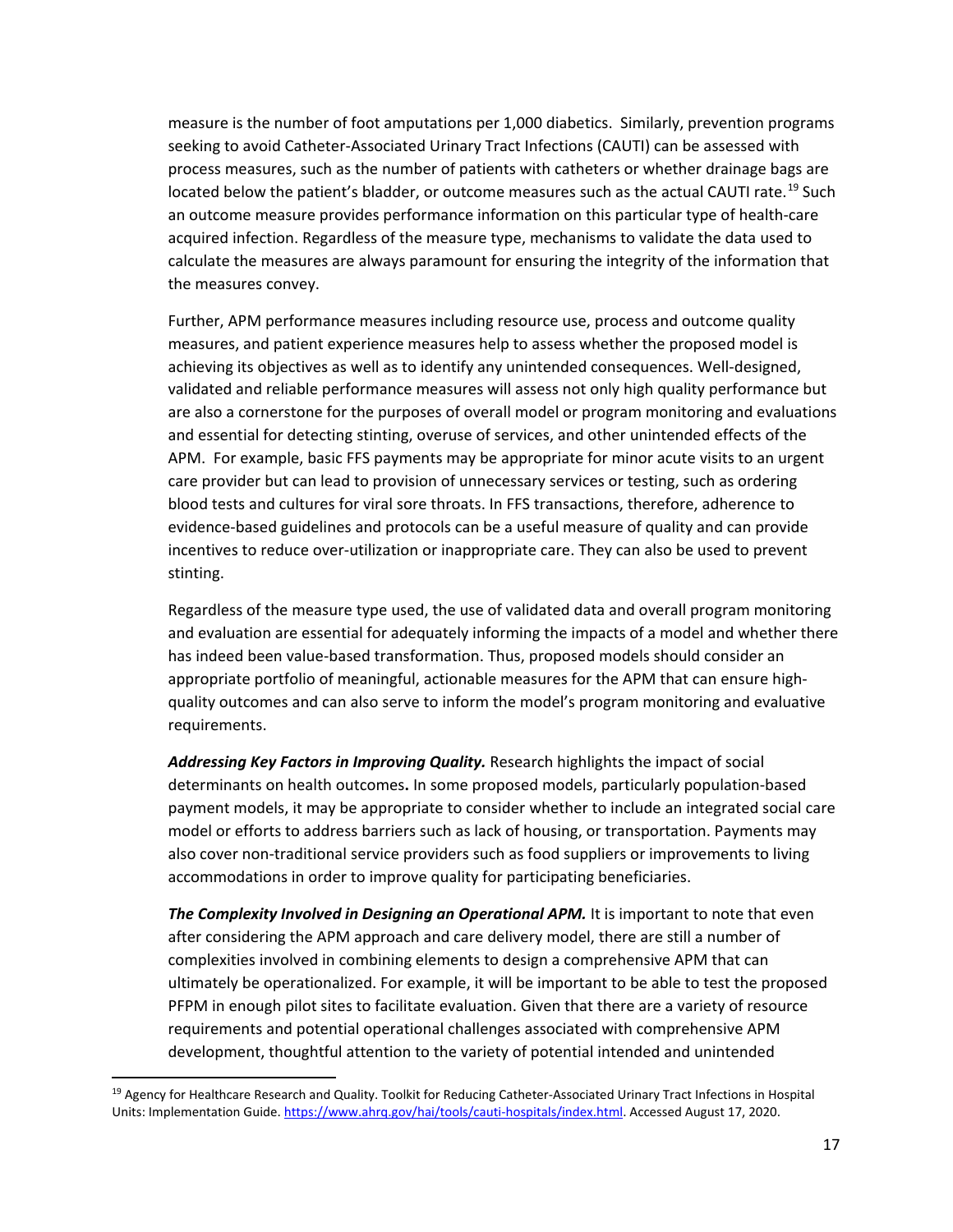consequences that can occur can be a complex and time-consuming process. Outreach to other affected stakeholders early in the process of model development can help to identify the level of interest in the proposed model, build consensus, and identify potential issues and complications that could potentially arise during APM implementation. In addition, potential proposal submitters can draw upon the emerging body of evidence on APM payment approaches to assist in developing models that can potentially be operationalized.

Potential proposal submitters are encouraged to review the list of resources in Appendix C, as well as the descriptions of existing APMs and proposed PFPMs, for more information about the payment methodologies discussed in this resource guide.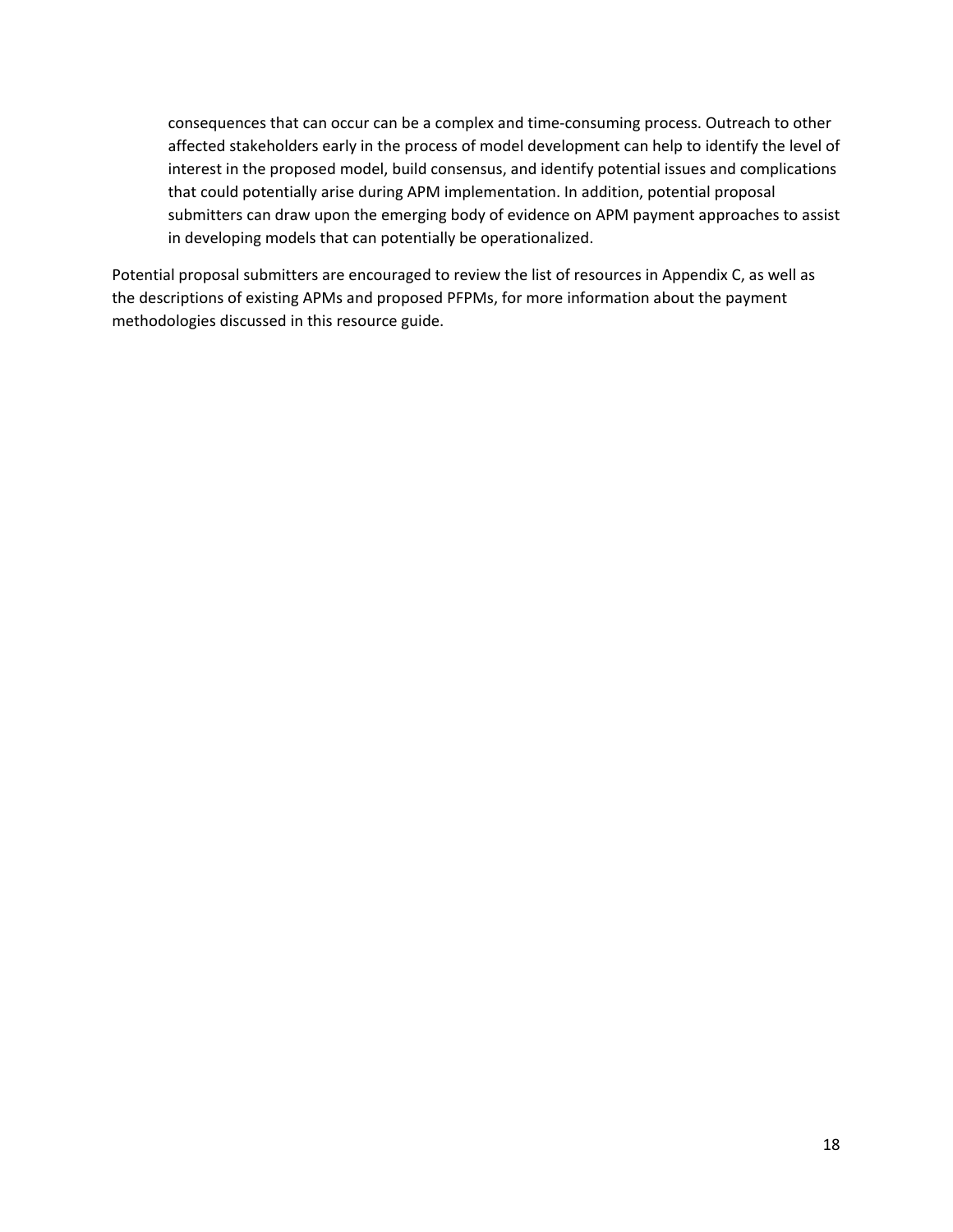# <span id="page-20-0"></span>**Appendix A: List of Terms and Acronyms**

| AAPM         | advanced alternative payment model                             |
|--------------|----------------------------------------------------------------|
| <b>ACO</b>   | accountable care organization                                  |
| <b>APM</b>   | alternative payment model                                      |
| <b>CMMI</b>  | Center for Medicare & Medicaid Innovation                      |
| <b>CMP</b>   | care management payment                                        |
| <b>CMS</b>   | <b>Centers for Medicare &amp; Medicaid Services</b>            |
| E&M          | evaluation and management                                      |
| <b>ED</b>    | emergency department                                           |
| <b>EHR</b>   | electronic health record                                       |
| <b>FFS</b>   | fee-for-service                                                |
| <b>HCC</b>   | Hierarchical condition category (risk coding)                  |
| <b>HHS</b>   | U.S. Department of Health and Human Services                   |
| <b>MACRA</b> | The Medicare Access and CHIP Reauthorization Act of 2015       |
| <b>MEOS</b>  | monthly enhanced oncology services                             |
| <b>MIPS</b>  | Merit-based Incentive Payment System                           |
| <b>MPFS</b>  | Medicare Physician Fee Schedule                                |
| <b>PBP</b>   | population based payments                                      |
| <b>PBPM</b>  | per beneficiary per month, referring to Medicare beneficiaries |
| <b>PCT</b>   | palliative care team                                           |
| <b>PFPM</b>  | physician-focused payment model                                |
| P4P          | pay for performance                                            |
| <b>PMPM</b>  | per member per month                                           |
| <b>PPPM</b>  | per patient per month                                          |
| <b>PTAC</b>  | Physician-Focused Payment Model Technical Advisory Committee   |
| QP           | qualified participant                                          |
|              |                                                                |

SNF skilled nursing facility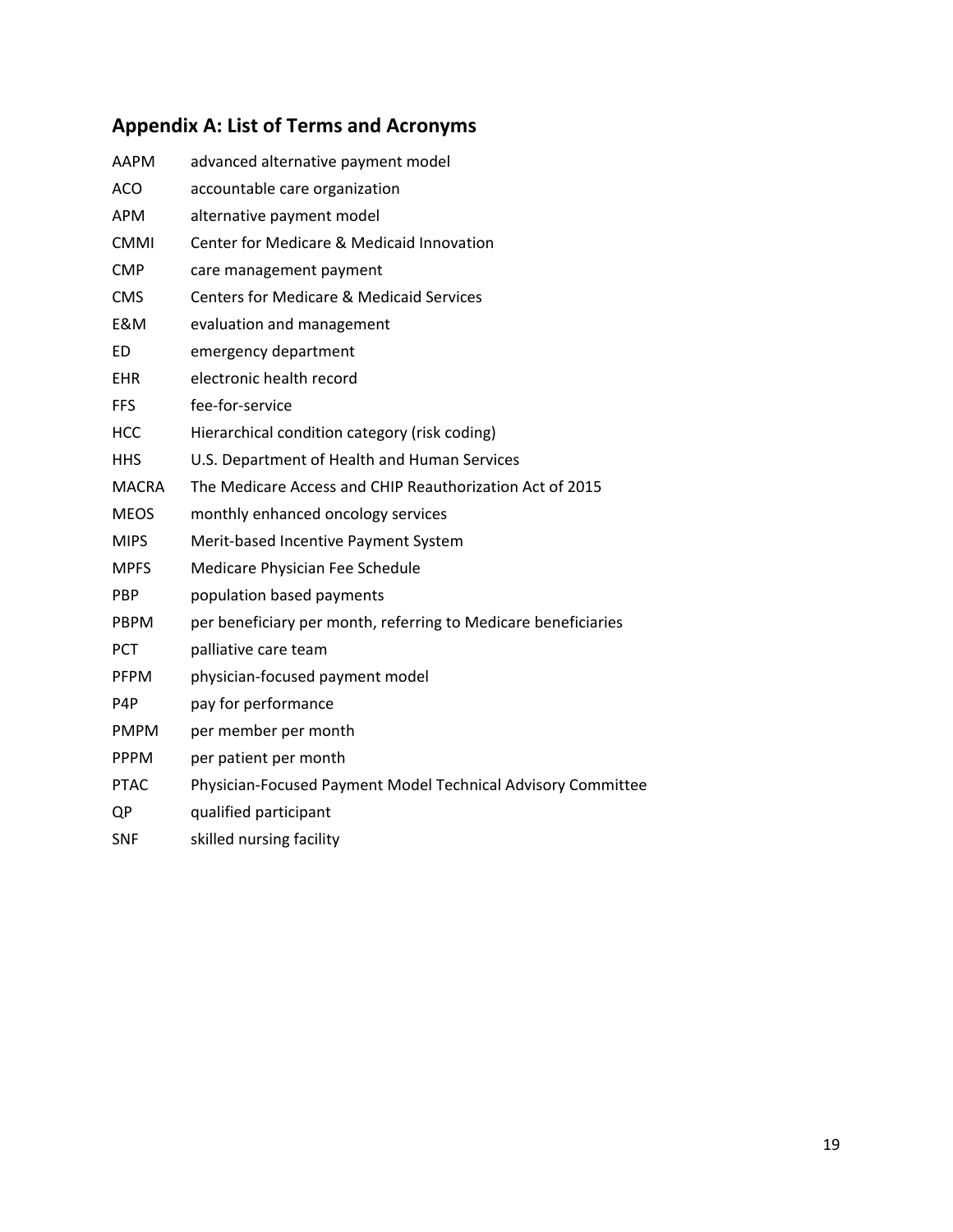# <span id="page-21-0"></span>**Appendix B: Models and Proposed Models Cited In This Reference Guide**

|                     |                                                                                                                                                        |                                                                  | <b>Type of Model</b> |             |
|---------------------|--------------------------------------------------------------------------------------------------------------------------------------------------------|------------------------------------------------------------------|----------------------|-------------|
| <b>Acronym</b>      | <b>Name</b>                                                                                                                                            | Submitter(s)                                                     | <b>CMMI</b>          | <b>PTAC</b> |
| AAFP                | Advanced Primary Care: A Foundational<br>Alternative Payment Model (APC-APM)<br>for Delivering Patient-Centered,<br>Longitudinal, and Coordinated Care | American Academy<br>of Family<br>Physicians                      |                      |             |
| <b>AAHPM</b>        | Patient and Caregiver Support for Serious<br>Illness                                                                                                   | American Academy<br>of Hospice and<br><b>Palliative Medicine</b> |                      |             |
| <b>ACEP</b>         | Acute Unscheduled Care Model (AUCM):<br><b>Enhancing Appropriate Admissions</b>                                                                        | American College<br>of Emergency<br>Physicians                   |                      |             |
| <b>ACS-Brandeis</b> | <b>ACS-Brandeis Advanced APM</b>                                                                                                                       | American College<br>of Surgeons                                  |                      |             |
| Avera Health        | Intensive Care Management in Skilled<br><b>Nursing Facility Alternative Payment</b><br>Model (ICM SNF APM)                                             | Avera Health                                                     |                      |             |
| <b>BPCI</b>         | <b>Bundled Payments for Care Improvement</b><br>Advanced                                                                                               |                                                                  | ■                    |             |
| <b>CJR</b>          | Comprehensive Care for Joint<br>Replacement                                                                                                            |                                                                  | ■                    |             |
| <b>CPC</b>          | Comprehensive Primary Care Initiative                                                                                                                  |                                                                  | ■                    |             |
| CPC+                | <b>Comprehensive Primary Care Plus</b>                                                                                                                 |                                                                  | ■                    |             |
| C-TAC               | Advanced Care Model (ACM) Service<br>Delivery and Advanced Alternative<br>Payment Model                                                                | Coalition to<br>Transform<br><b>Advanced Care</b>                |                      |             |
| <b>DC</b>           | <b>Direct Contracting</b>                                                                                                                              |                                                                  | ■                    |             |
| Dr.<br>Antonucci    | An innovative model for primary care<br>office payment                                                                                                 | Dr. Jean Antonucci                                               |                      |             |
| HMH/Cota            | <b>Oncology Bundled Payment Program</b><br><b>Using CNA-Guided Care</b>                                                                                | Hackensack<br>Meridian Health<br>and Cota, Inc.                  |                      |             |
| <b>HRRP</b>         | <b>Hospital Readmissions Reduction Program</b>                                                                                                         |                                                                  | ■                    |             |
| <b>MAPCP</b>        | Multi-payer Advanced Primary Care<br>Practice                                                                                                          |                                                                  |                      |             |
| <b>MSSP</b>         | <b>Medicare Shared Savings Program</b>                                                                                                                 |                                                                  | ■                    |             |
| Mount Sinai         | HaH Plus (Hospital at Home Plus)<br>Provider-Focused Payment Model                                                                                     | the Icahn School of<br><b>Medicine at Mount</b><br>Sinai         |                      |             |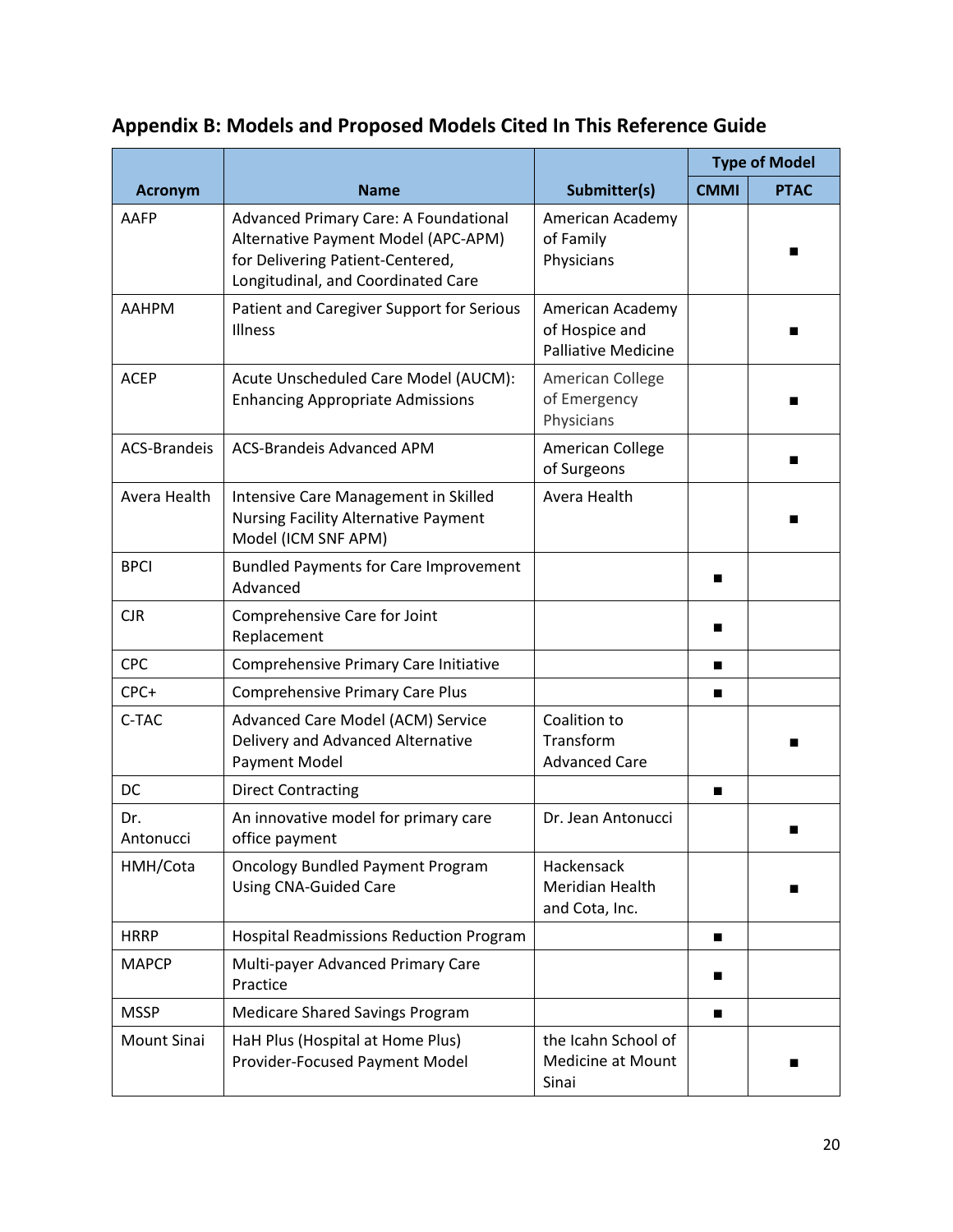|                |                                                                                                                                                                                                                                           |                                        | <b>Type of Model</b> |             |
|----------------|-------------------------------------------------------------------------------------------------------------------------------------------------------------------------------------------------------------------------------------------|----------------------------------------|----------------------|-------------|
| <b>Acronym</b> | <b>Name</b>                                                                                                                                                                                                                               | Submitter(s)                           | <b>CMMI</b>          | <b>PTAC</b> |
| <b>NGACO</b>   | Next Generation Accountable Care<br>Organization                                                                                                                                                                                          |                                        |                      |             |
| <b>OCM</b>     | <b>Oncology Care Model</b>                                                                                                                                                                                                                |                                        | ■                    |             |
| <b>PCF</b>     | <b>Primary Care First</b>                                                                                                                                                                                                                 |                                        | ■                    |             |
| <b>RPA</b>     | Incident ESRD Clinical Episode Payment<br>Model                                                                                                                                                                                           | <b>Renal Physicians</b><br>Association |                      |             |
| UChicago       | Comprehensive Care Physician Payment<br>Model                                                                                                                                                                                             | University of<br>Chicago Medicine      |                      |             |
| Upstream       | CMS Support of Wound Care in Private<br><b>Outpatient Therapy Clinics: Measuring the</b><br><b>Effectiveness of Physical or Occupational</b><br>Therapy Intervention as the Primary<br>Means of Managing Wounds in Medicare<br>Recipients | Upstream<br>Rehabilitation             |                      |             |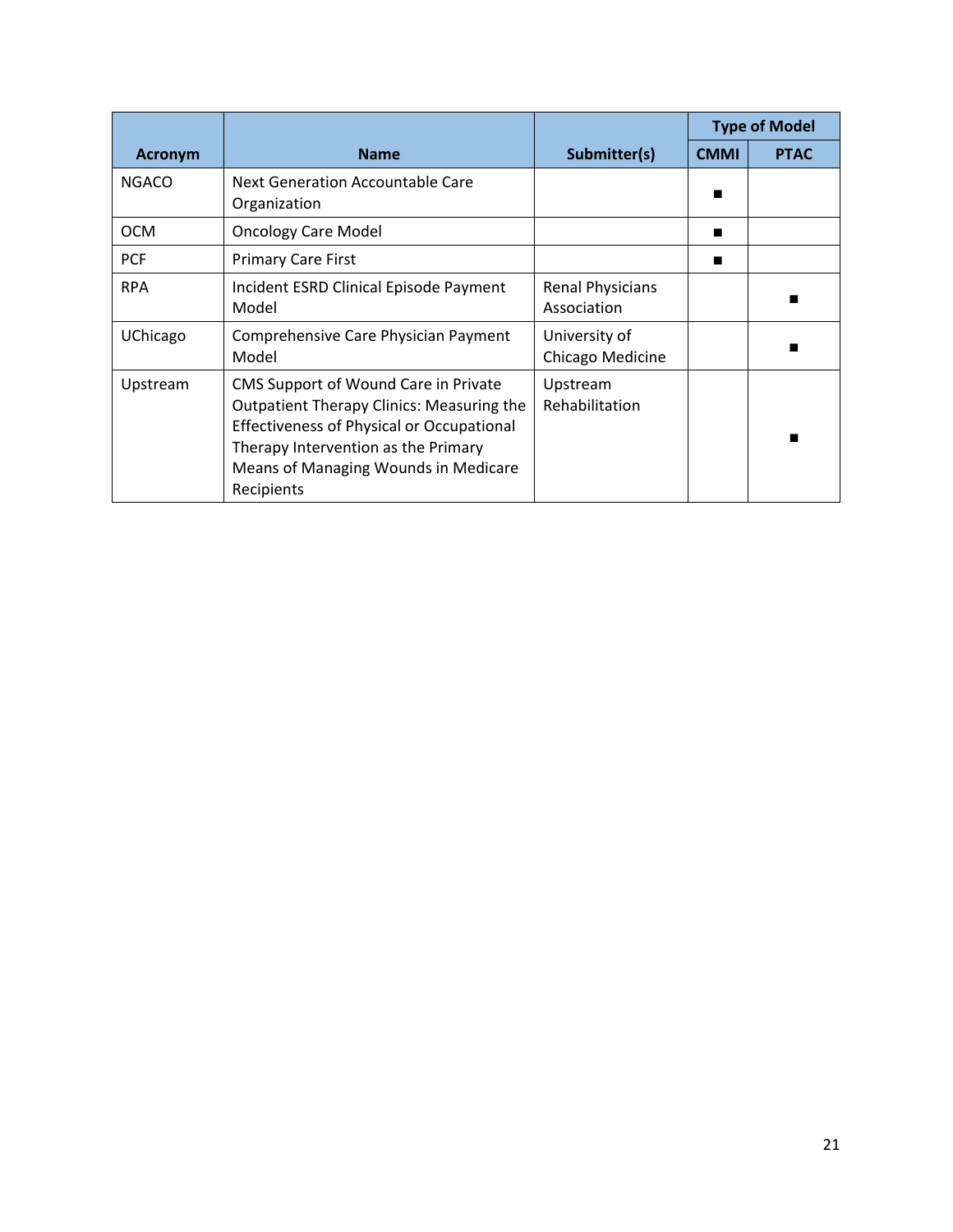# <span id="page-23-0"></span>**Appendix C: References and Selected Resources**

### *References*

- American Medical Association and Center for Healthcare Quality and Payment Reform. A Guide to Physician-Focused Payment Models. [http://www.chqpr.org/downloads/Physician-](http://www.chqpr.org/downloads/Physician-FocusedAlternativePaymentModels.pdf)[FocusedAlternativePaymentModels.pdf.](http://www.chqpr.org/downloads/Physician-FocusedAlternativePaymentModels.pdf)
- Berenson RA, Upadhyay DK, and Delbanco SF. A Typology of Payment Methods. Urban Institute. [https://www.urban.org/sites/default/files/publication/80316/2000779-A-Typology-of-Payment-](https://www.urban.org/sites/default/files/publication/80316/2000779-A-Typology-of-Payment-Methods.pdf)[Methods.pdf.](https://www.urban.org/sites/default/files/publication/80316/2000779-A-Typology-of-Payment-Methods.pdf) Published April 2016.
- Center for Healthcare Quality and Payment Reform. The Payment Reform Glossary: Definitions and Explanations of the Terminology Used to Describe Methods of Paying for Healthcare Services. [http://www.chqpr.org/downloads/PaymentReformGlossary.pdf.](http://www.chqpr.org/downloads/PaymentReformGlossary.pdf)
- Centers for Medicare & Medicaid Services, Quality Payment Program, "APM Overview", [https://qpp.cms.gov/apms/overview.](https://qpp.cms.gov/apms/overview)
- Centers for Medicare & Medicaid Services, Quality Payment Program, "MIPS Overview" [https://qpp.cms.gov/mips/overview.](https://qpp.cms.gov/mips/overview)
- Centers for Medicare & Medicaid Services, Quality Payment Program, "Advanced Alternative Payment Models (APMs)", [https://qpp.cms.gov/apms/advanced-apms.](https://qpp.cms.gov/apms/advanced-apms)
- Health Care Payment Learning & Action Network, "Alternative Payment Model (APM) Framework," (July 2017), [http://hcp-lan.org/workproducts/apm-refresh-whitepaper-final.pdf.](http://hcp-lan.org/workproducts/apm-refresh-whitepaper-final.pdf)
- Devers, K., Shartzer, A., Torres, G., and R. Berenson. "A Review of Proposed Models Deliberated and Voted on by the Physician-Focused Payment Model Technical Advisory Committee (PTAC) as of December 2019," NORC at the University of Chicago and Urban Institute, 2020. [https://aspe.hhs.gov/system/files/pdf/252376/ProposedModelsDeliberatedandVotedonasofDec](https://aspe.hhs.gov/system/files/pdf/252376/ProposedModelsDeliberatedandVotedonasofDec2019.pdf) [2019.pdf.](https://aspe.hhs.gov/system/files/pdf/252376/ProposedModelsDeliberatedandVotedonasofDec2019.pdf) Published March 2020.
- Devers, K., Skopec, L., Torres, G., and R. Berenson. "A Review of Physician-Focused Payment Model Technical Advisory Committee (PTAC) Voting Patterns and Comments on Proposed Physician-Focused Payment Models as of December 2019," NORC at the University of Chicago and Urban Institute, 2020.

[https://aspe.hhs.gov/system/files/pdf/252376/VotingPatternsandCommentsonProposedModels](https://aspe.hhs.gov/system/files/pdf/252376/VotingPatternsandCommentsonProposedModelsasofDec2019.pdf) [asofDec2019.pdf.](https://aspe.hhs.gov/system/files/pdf/252376/VotingPatternsandCommentsonProposedModelsasofDec2019.pdf) Published March 2020.

• Terrell GE and Bobbitt JD. Value-Based Healthcare and Payment Models. American Association for Physician Leadership. 2020.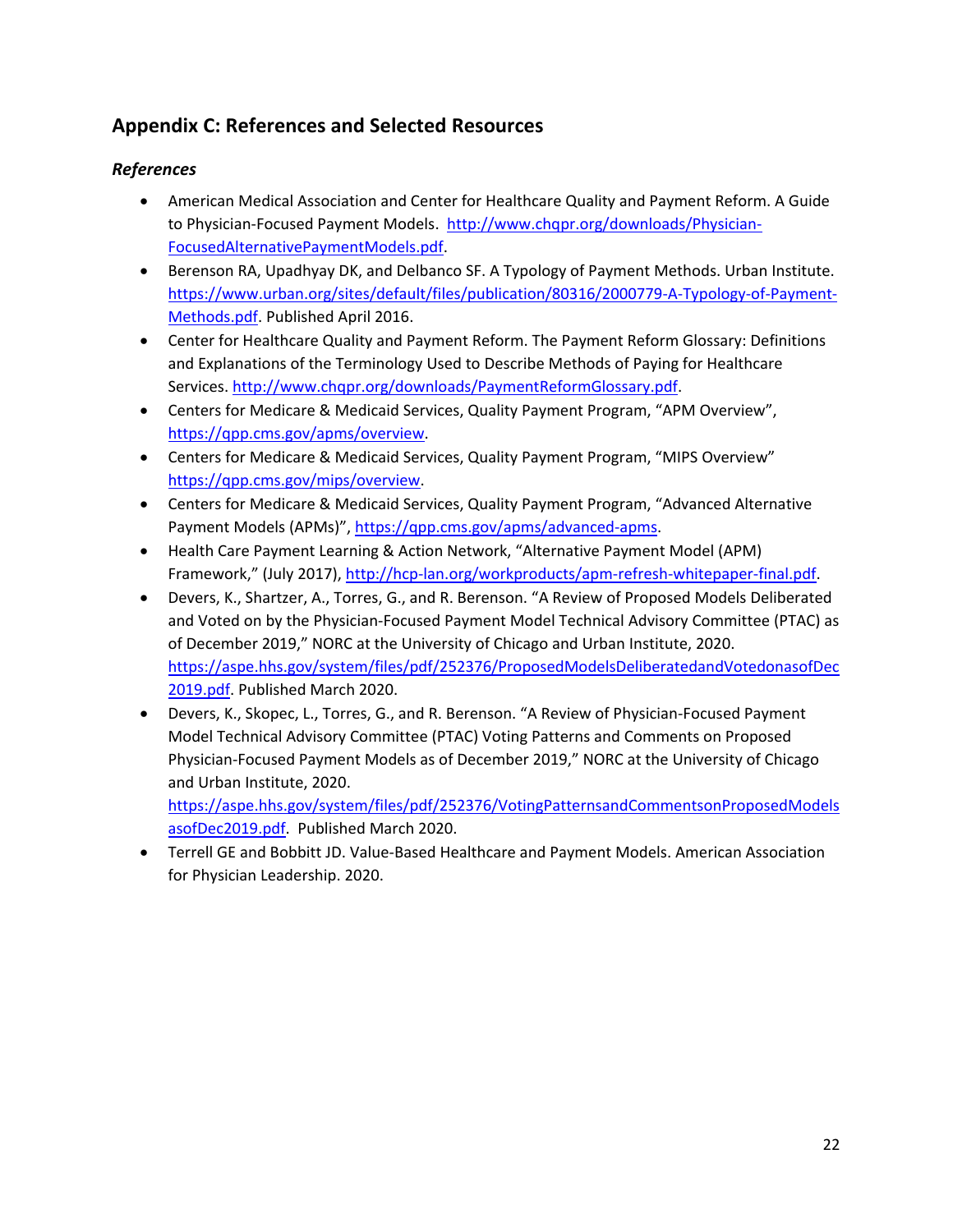### *Selected Resources*

*CMMI Model Overviews*

• Center for Medicare & Medicaid Innovation. Innovation Models. [https://innovation.cms.gov/innovation-models#views=models.](https://innovation.cms.gov/innovation-models#views=models)

### *PTAC Reports to the Secretary and Secretary's Responses*

• PTAC Reports to the Secretary and Secretary's Responses regarding proposed models, accessible online at [https://aspe.hhs.gov/proposal-submissions-physician-focused-payment-model](https://aspe.hhs.gov/proposal-submissions-physician-focused-payment-model-technical-advisory-committee)[technical-advisory-committee.](https://aspe.hhs.gov/proposal-submissions-physician-focused-payment-model-technical-advisory-committee)

### *CMMI Data and Evaluation Reports*

- Center for Medicare & Medicaid Innovation. Innovation Models. [https://innovation.cms.gov/innovation-models#views=models.](https://innovation.cms.gov/innovation-models#views=models)
- Center for Medicare & Medicaid Innovation. Data and Reports. [https://innovation.cms.gov/data-and-reports.](https://innovation.cms.gov/data-and-reports)

### *Fee Schedule Payments with a Link to Quality*

• Centers for Medicare & Medicaid Services. Value-Based Programs. [https://www.cms.gov/Medicare/Quality-Initiatives-Patient-Assessment-Instruments/Value-](https://www.cms.gov/Medicare/Quality-Initiatives-Patient-Assessment-Instruments/Value-Based-Programs/Value-Based-Programs#:%7E:text=What%20are%20the%20value%2Dbased,is%20delivered%20and%20paid%20for)[Based-Programs/Value-Based-](https://www.cms.gov/Medicare/Quality-Initiatives-Patient-Assessment-Instruments/Value-Based-Programs/Value-Based-Programs#:%7E:text=What%20are%20the%20value%2Dbased,is%20delivered%20and%20paid%20for)[Programs#:~:text=What%20are%20the%20value%2Dbased,is%20delivered%20and%20paid%20f](https://www.cms.gov/Medicare/Quality-Initiatives-Patient-Assessment-Instruments/Value-Based-Programs/Value-Based-Programs#:%7E:text=What%20are%20the%20value%2Dbased,is%20delivered%20and%20paid%20for) [or.](https://www.cms.gov/Medicare/Quality-Initiatives-Patient-Assessment-Instruments/Value-Based-Programs/Value-Based-Programs#:%7E:text=What%20are%20the%20value%2Dbased,is%20delivered%20and%20paid%20for)

### *Fee Schedule Payments with Accountability for Performance*

- Health Care Payment Learning & Action Network. Accelerating and Aligning Population-Based Payment Models[. http://hcp-lan.org/workproducts/pm-whitepaper-final.pdf.](http://hcp-lan.org/workproducts/pm-whitepaper-final.pdf) Published July 2016.
- Health Care Payment Learning & Action Network. Accelerating and Aligning Population-Based Payment Models: Financial Benchmarking. [http://hcp-lan.org/workproducts/fb-whitepaper](http://hcp-lan.org/workproducts/fb-whitepaper-final.pdf)[final.pdf.](http://hcp-lan.org/workproducts/fb-whitepaper-final.pdf) Published June 2016.

#### *Care Management Fee*

- American Academy of Family Physicians. Care Management Fees. [https://www.aafp.org/about/policies/all/care-management.html.](https://www.aafp.org/about/policies/all/care-management.html)
- Davidoff AJ, Prasad S, Patel K, and Polite B. What Is The Oncology Care Model, And Why Is The Evaluation Important? Health Affairs. [https://www.healthaffairs.org/do/10.1377/hblog20190212.101448/full/.](https://www.healthaffairs.org/do/10.1377/hblog20190212.101448/full/) Published February 2019.

#### *Partial Capitation/Capitation*

• Centers for Medicare & Medicaid Services and Center for Medicare & Medicaid Innovation. Next Generation ACO Model: Introduction to All-Inclusive Population-Based Payments (AIPBP).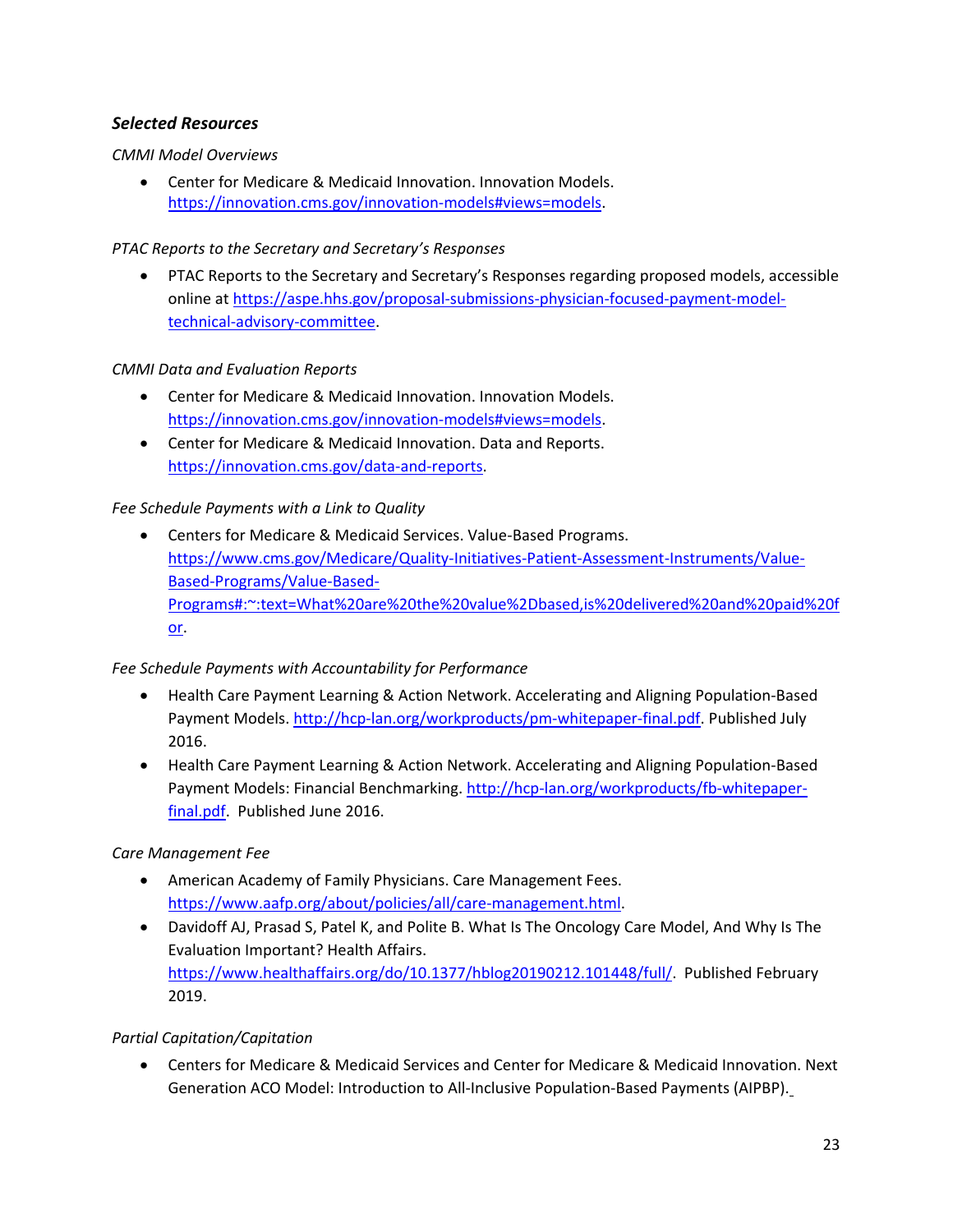[https://innovation.cms.gov/files/slides/nextgenaco-2017popbasedpaymentslides.pdf.](https://innovation.cms.gov/files/slides/nextgenaco-2017popbasedpaymentslides.pdf) Published April 2016.

• Health Care Payment Learning & Action Network. Accelerating and Aligning Population-Based Payment Models: Patient Attribution. [http://hcp-lan.org/workproducts/pa-whitepaper-final.pdf.](http://hcp-lan.org/workproducts/pa-whitepaper-final.pdf) Published June 2016.

### *Bundled/Episode Payment*

- National Conference of State Legislatures. Episode of Care or Bundled Payments Health Cost Containment. [https://www.ncsl.org/research/health/episode-of-care-payments-health.aspx.](https://www.ncsl.org/research/health/episode-of-care-payments-health.aspx) Published January 2018.
- Health Care Payment Learning & Action Network. Accelerating and Aligning Clinical Episode Payment Models[. http://hcp-lan.org/workproducts/cep-whitepaper-final.pdf.](http://hcp-lan.org/workproducts/cep-whitepaper-final.pdf) Published August 2016